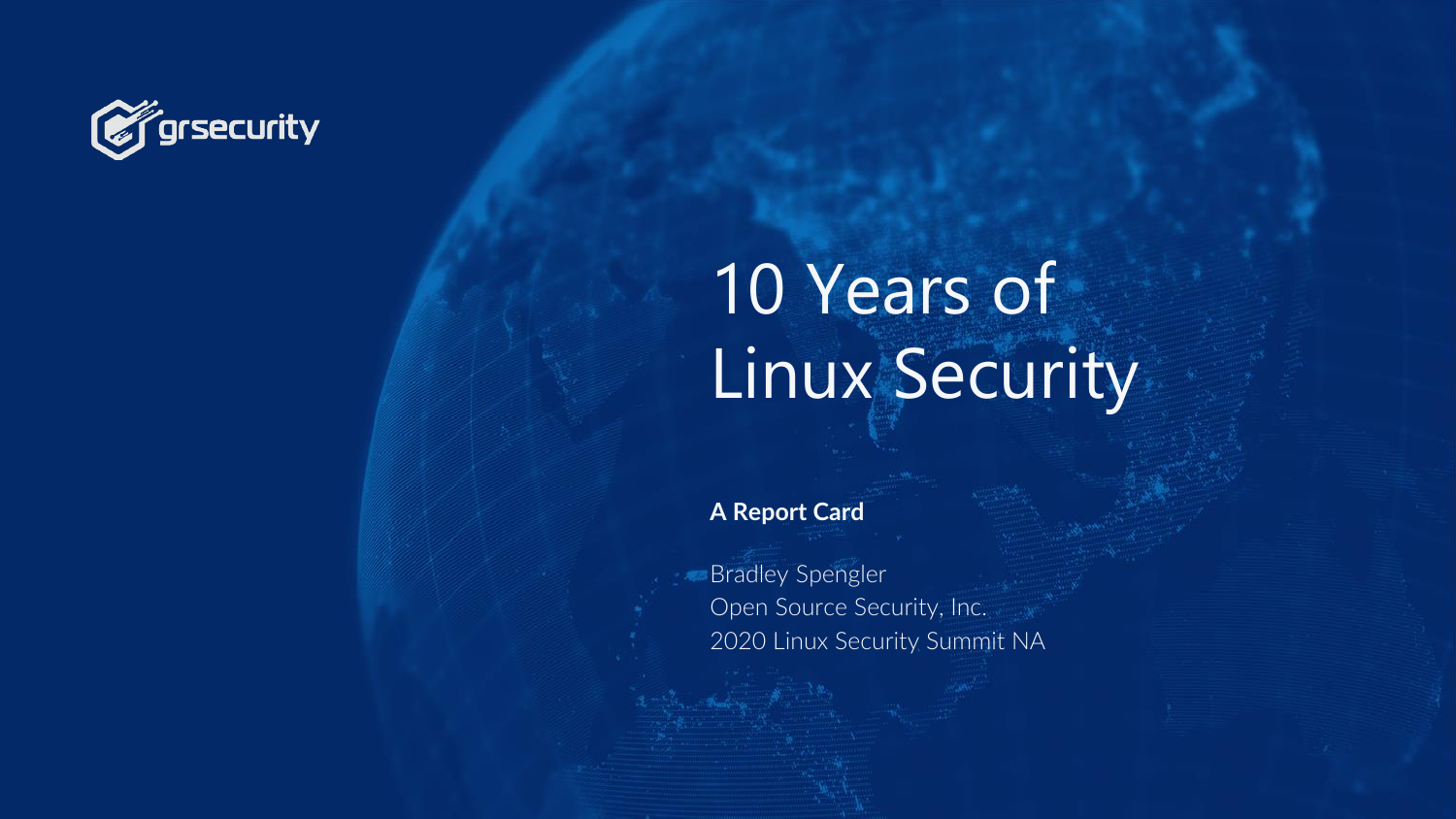### **Outline**

- Timeline
- KSPP
- XLTS
- Syzkaller
- Exploitation Trends
- Recommendations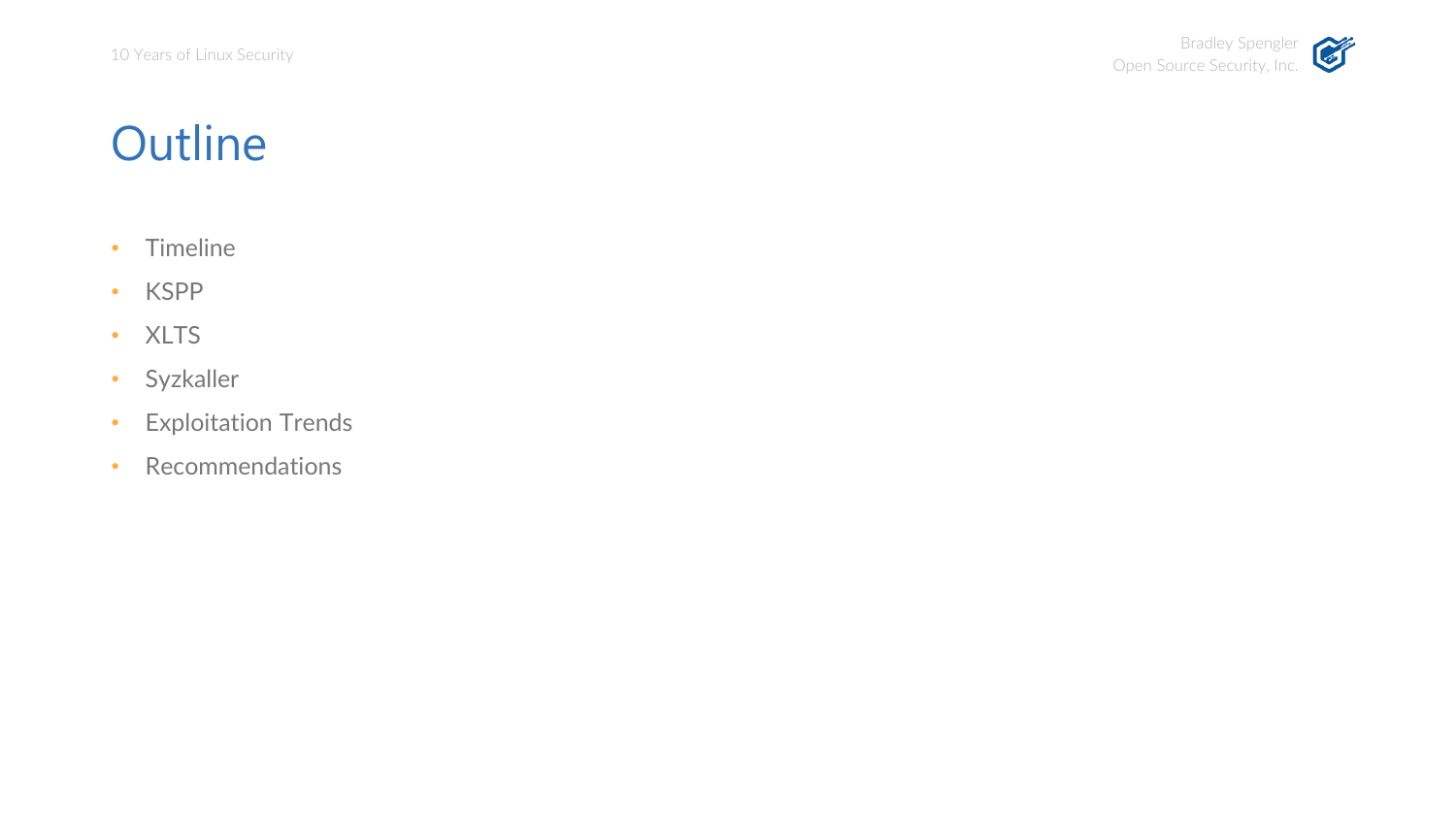- Not an exhaustive timeline
- Primarily selected from changes that rose to the level of being mentioned on kernelnewbies.org
- Won't include things that have a relation to security in some instances (e.g. ramp-up of KUNIT/selftests)
- X86-specific
	- In fact, the ARM64 and PowerPC maintainers are landing significant security functionality recently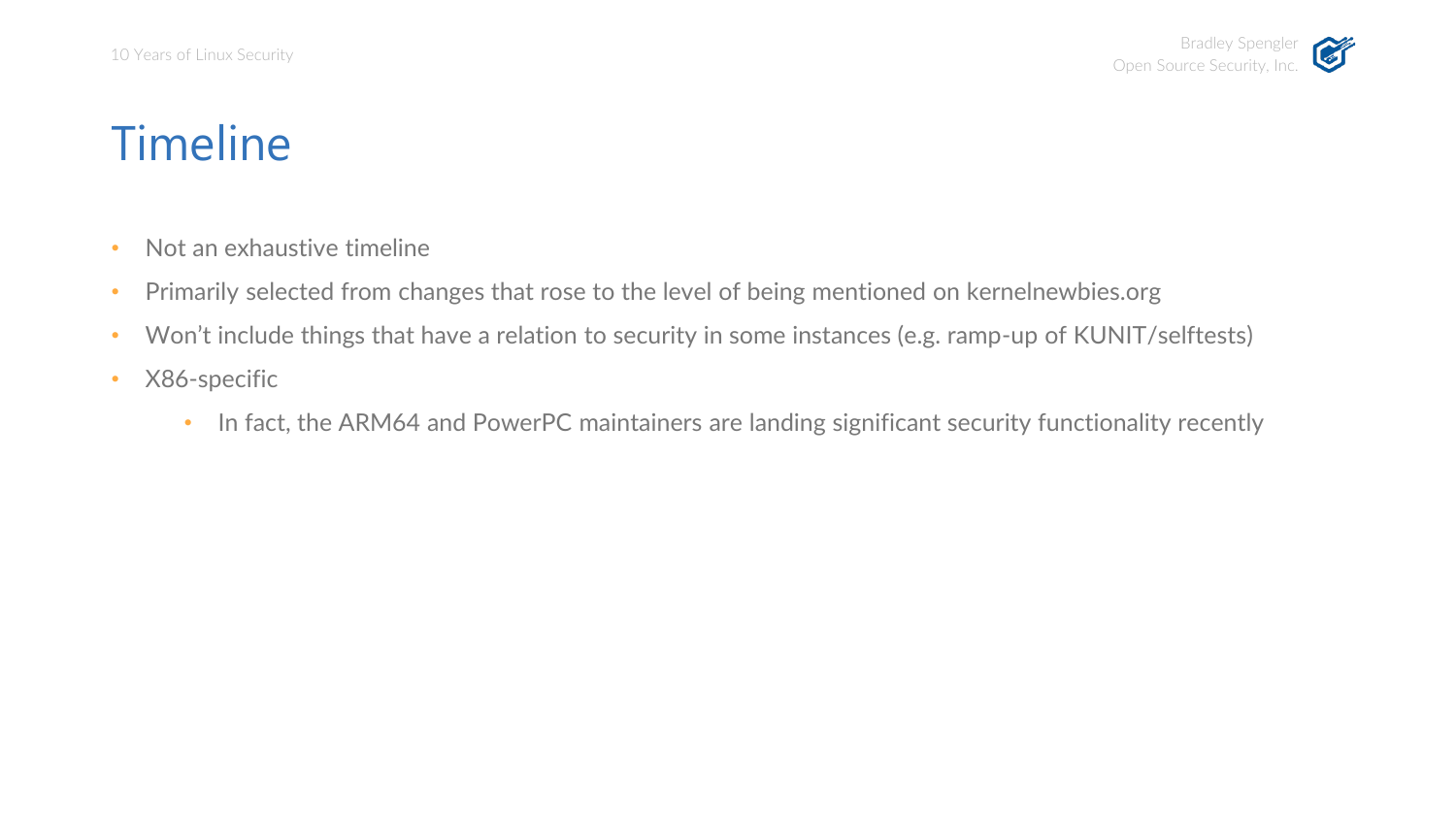- August 2010 "Linux Security in 10 Years" presented at Linux Security Summit
	- Mentioned little mainline attention to kernel self-protection
	- 2009/2010 saw a large influx of published kernel exploits, many by me with techniques still in use today
	- Recommended:
		- Removing RWX from the kernel, eliminating information leaks, protecting sensitive kernel data (function pointers, IDT/GDT, etc)
		- Protecting against invalid userland memory accesses, refcount overflows, overflows of allocation sizes
		- Implementing CFI, preparing for data-only attacks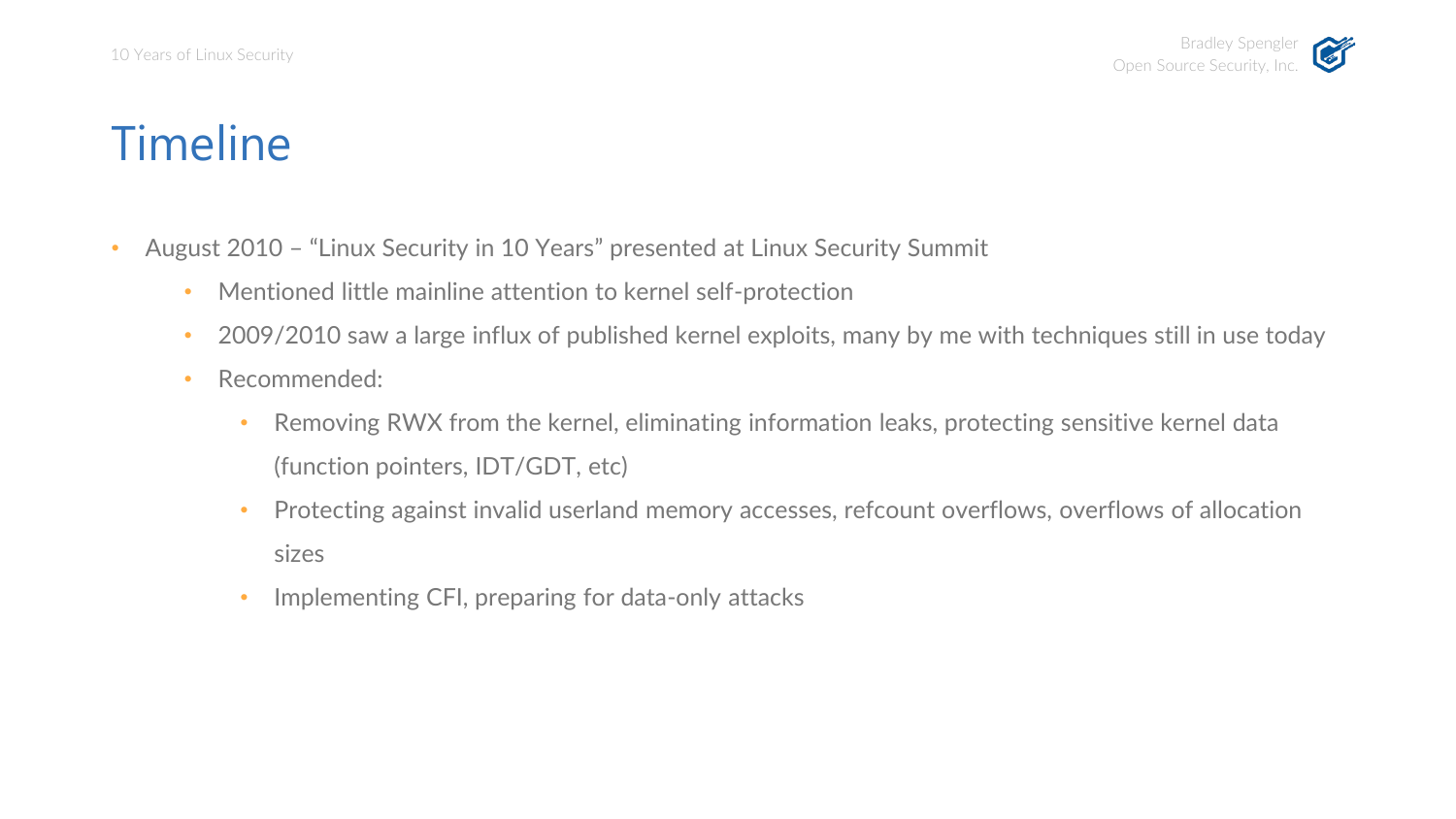

- June 2011 kernel-hardening mailing list created
	- Helped track GSoC project for Vasiliy Kulikov
		- Port of Openwall's /proc restrictions via a mount-time 'hidepid' setting
			- Polkit/dbus-broker/etc refusing to support it:
				- <https://github.com/bus1/dbus-broker/issues/207>
				- <https://github.com/systemd/systemd/issues/12955>
			- Currently being re-implemented as a per-ns mount setting
		- Unprivileged ping sockets
			- Unfortunately, introduced some security flaws of its own
			- <https://www.openwall.com/lists/oss-security/2017/03/25/1>
	- During GSoC (June to August 2011), averaged 173 posts per month
		- Dropped to 131 in Sept, and 8 in Oct
		- Nov 2011 Nov 2015, average monthly post count of 24, median of 3, 12 posts total in 2014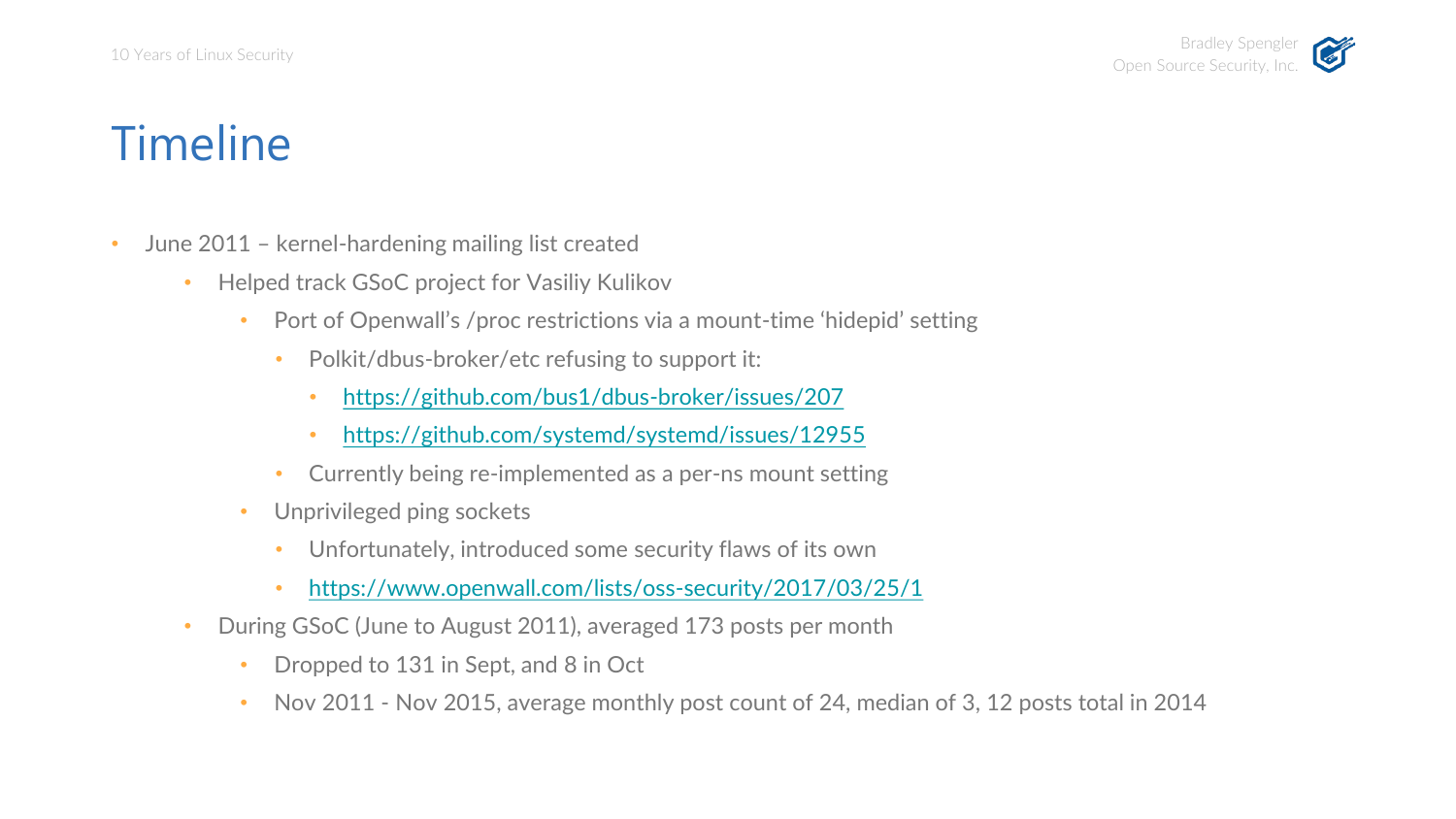- July 2011 (v3.0) Supervisor Mode Execution Prevention (SMEP) support added
	- Not usable until Ivy Bridge shipped in Q2 2012
- May 2012 (v3.4) Yama LSM introduced
	- Implemented ptrace restrictions present in grsecurity
	- Originally manually stacked with other LSMs
- July 2012 (v3.5) BPF-based seccomp introduced
	- Adopted early on by systemd and Chromium
- September 2012 (v3.6) symlink/hardlink restrictions introduced
	- Adapted from functionality first implemented for Linux 2.0.22 by Andrew Tridgell in 1996, reimplemented shortly after by Openwall, and later by grsecurity
	- <http://lkml.iu.edu/hypermail/linux/kernel/9610.2/0086.html>
	- "Tightening security: not for the impatient": <https://lwn.net/Articles/503660/>
	- Addresses common cases of /tmp race vulnerabilities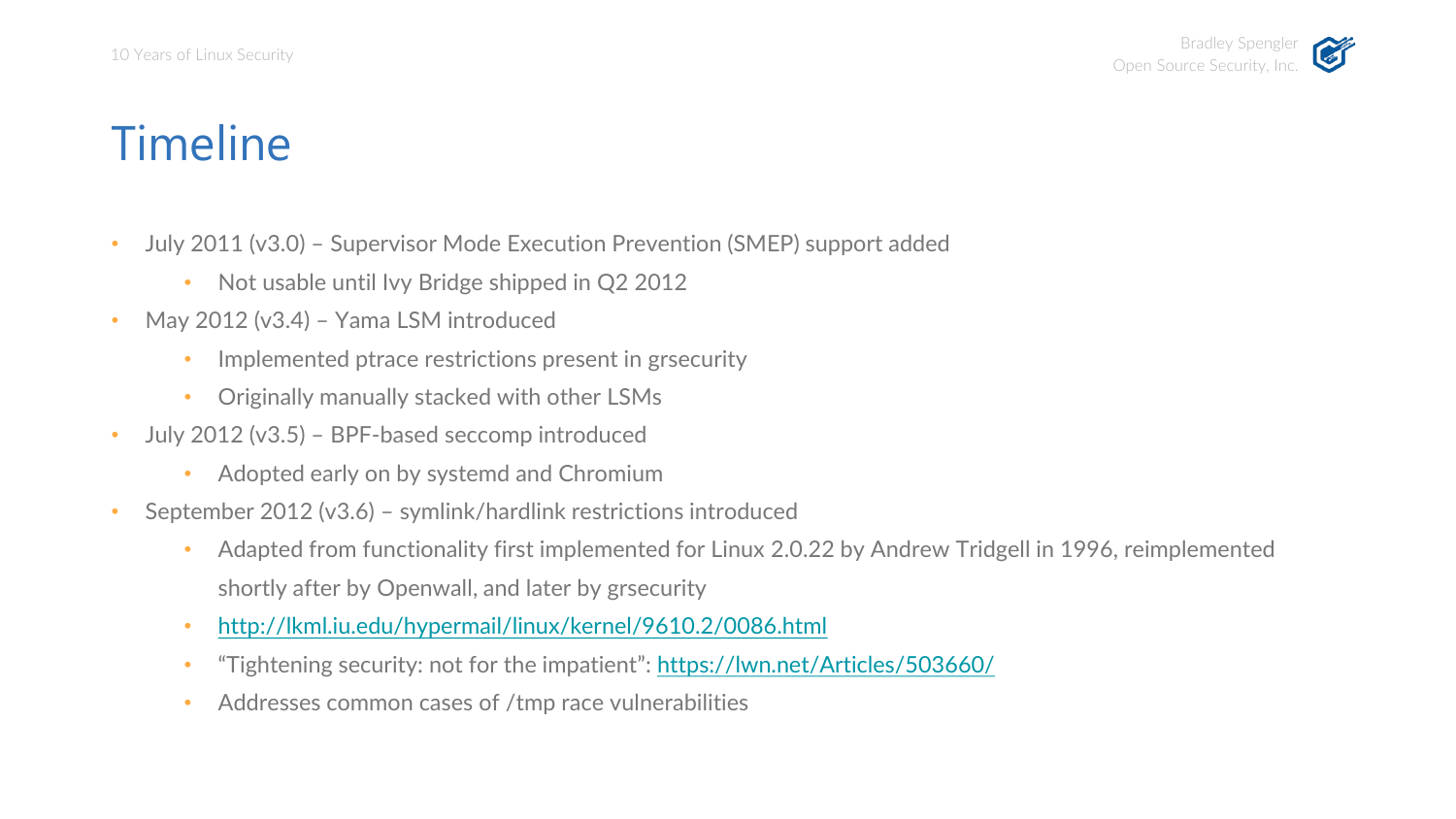- December 2012 (v3.7) Supervisor Mode Access Prevention (SMAP) support added
	- Not usable until Broadwell shipped in Q4 2014
- February 2013 (v3.8) Unprivileged User Namespace support added
	- Patch to allow unprivileged users to create user namespaces was written Nov 2011, merged a year later
	- Greatly increased kernel attack surface, exposed many interfaces that previously saw little security scrutiny
	- Removal of privilege check wasn't contingent on any analysis of that attack surface, only on completion of the user namespaces work
- September 2013 (v3.11) O\_TMPFILE support added
	- Race-free temporary files, requiring application support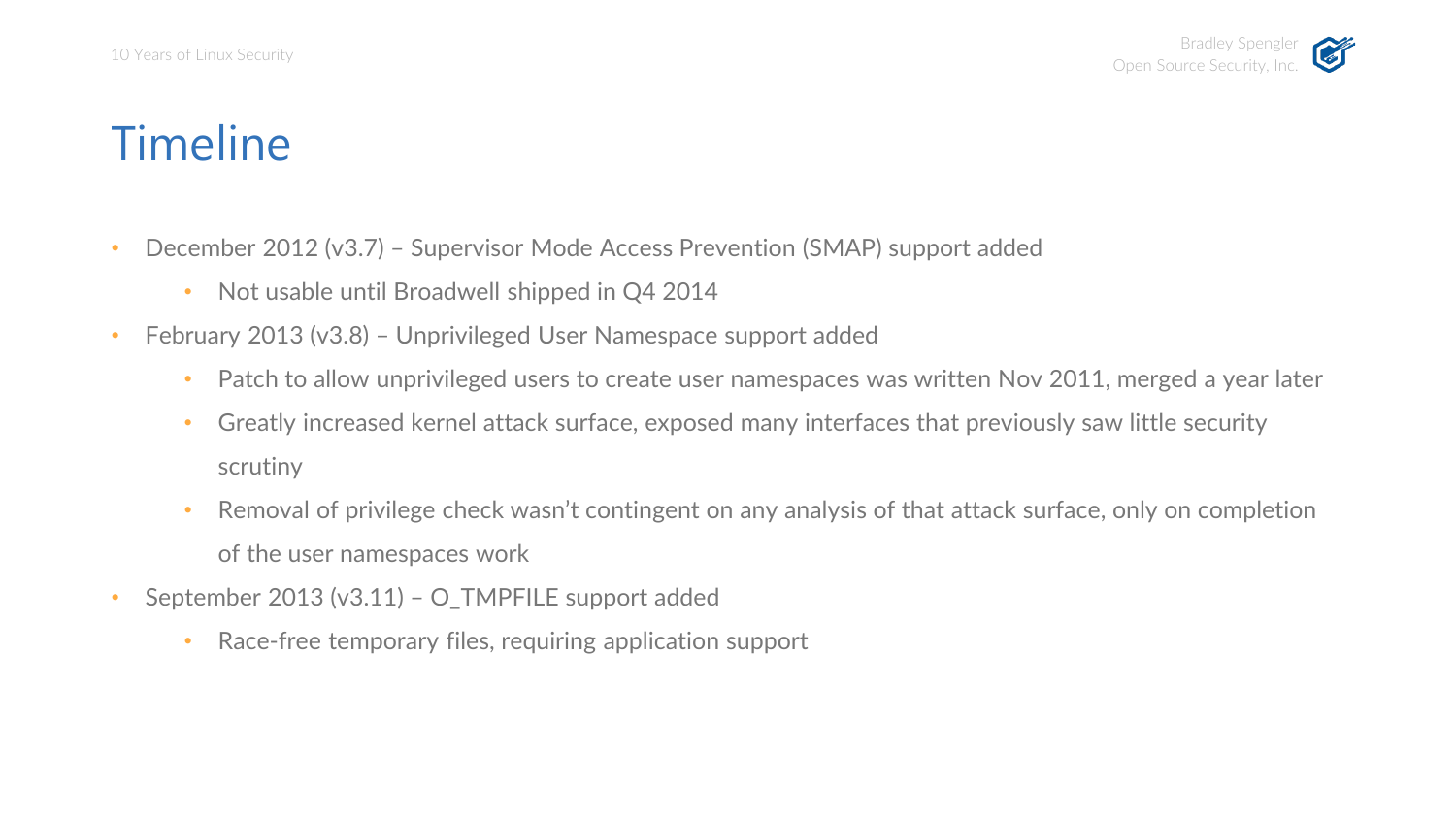- March 2014 (v3.14) Kernel Address Space Layout Randomization (KASLR) introduced
	- After publication of "KASLR: An Exercise in Cargo Cult Security" in March 2013:
		- [https://grsecurity.net/kaslr\\_an\\_exercise\\_in\\_cargo\\_cult\\_security](https://grsecurity.net/kaslr_an_exercise_in_cargo_cult_security)
	- Large developer time sink, overstated security claims, defeated by single information leaks/generic attacks
	- As went unnoticed until April 18 2020, trivially defeated by coredumps also
- October 2014 (v3.17) Signed kexec kernel support added
- December 2014 (v3.18) bpf syscall added for direct eBPF use
	- In January 2016 (v4.4), unprivileged access became permitted
	- Frequent source of vulnerabilities due to churn, complexity, improper validation and complexity of validation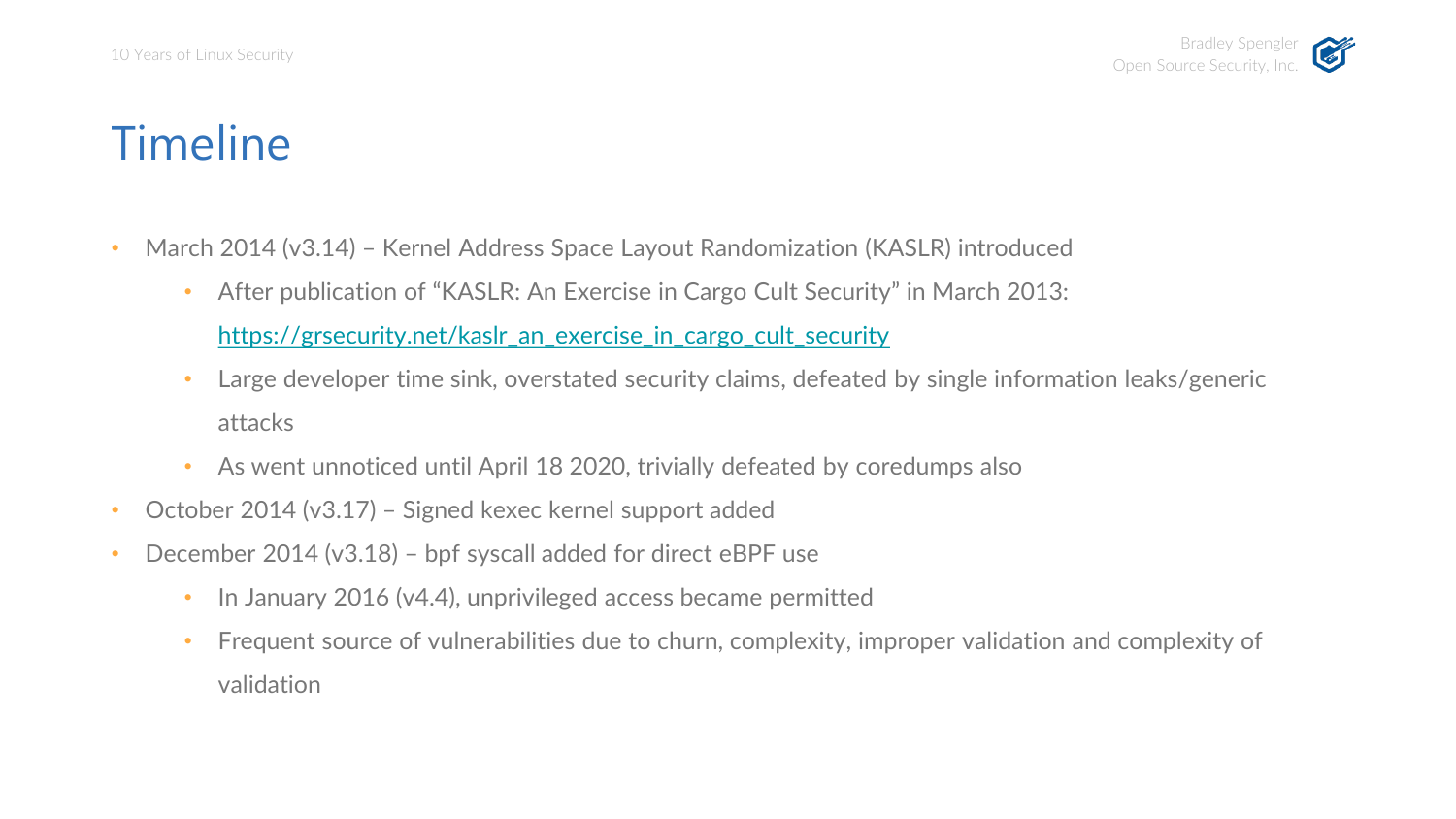- April 2015 (v4.0) Live patching and KASAN support added
	- Live patching already offered by various distributions at the time, e.g. ksplice
- August 26 2015 Grsecurity stops making its stable patches publicly available
- November 2015 (v4.3) userfaultfd() merged
	- (Ab)used by most Project Zero Linux kernel exploits
- November 5 2015 "The Kernel of the Argument" Washington Post article published
- Coincidentally, also on November 5 2015 KSPP announced on kernel-hardening mailing list
	- "I'm organizing a community of people to work on the various kernel self-protection technologies (most of which are found in PaX and Grsecurity)"
	- "Between the companies that recognize the critical nature of this work, and with Linux Foundation's Core Infrastructure Initiative happy to start funding specific work in this area, I think we can really make a dent."
	- <https://www.openwall.com/lists/kernel-hardening/2015/11/05/1>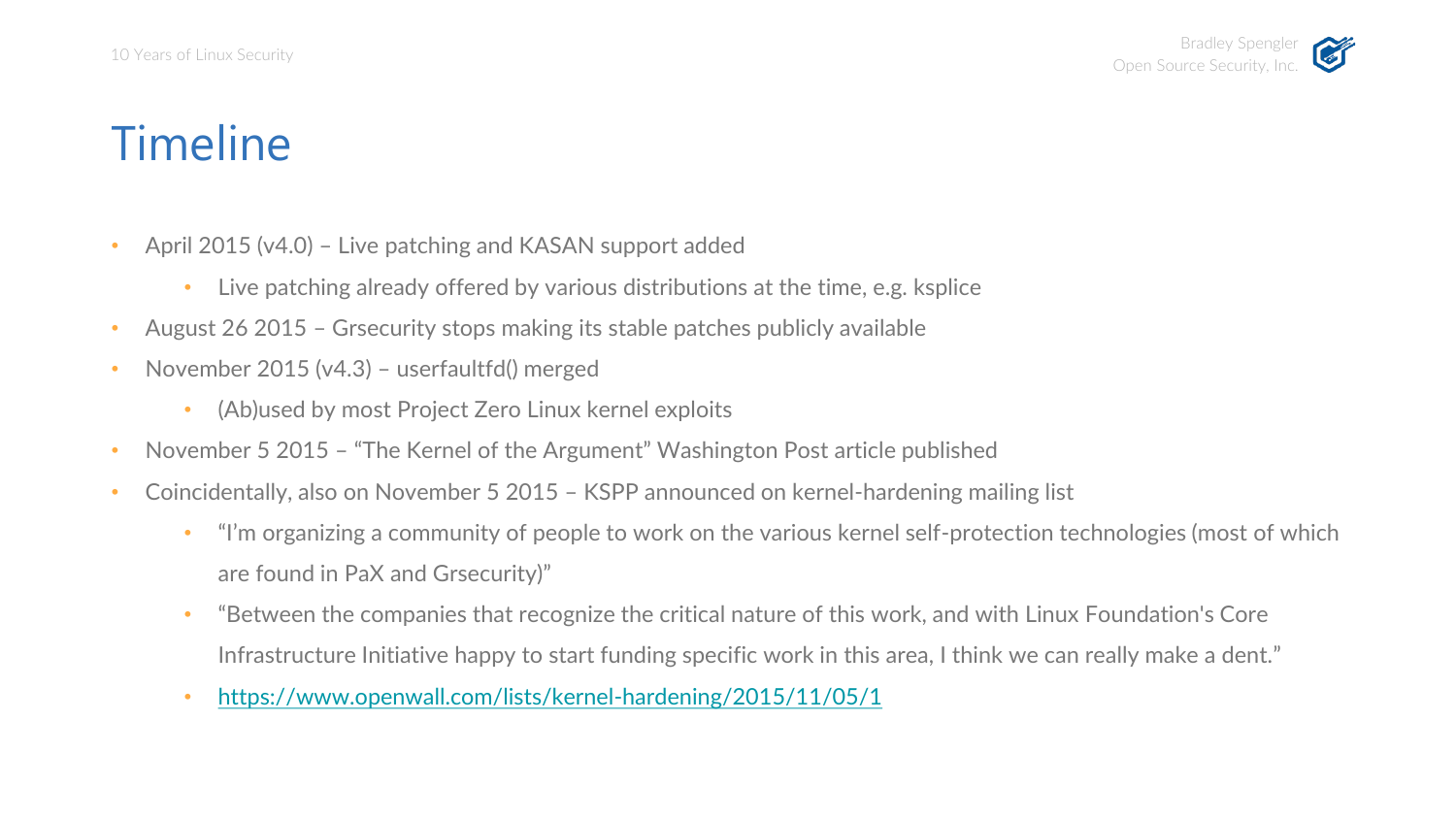- March 2016 (v4.5) UBSAN support added
	- Largely unused due to large amount of benign reports, barrier to entry
- March 2016 (v4.5) Kernel memory accounting switch to whitelisting
	- Previously, allocations that shouldn't be accounted to a memory control needed a special flag
	- After "memcg: only account kmem allocations marked as GFP ACCOUNT", only explicitly marked allocations are accounted
	- Causes continued confusion, lack of knowledge of the change results in exaggerated isolation promises
	- <https://twitter.com/dvyukov/status/1073627872366088193>
- May 2016 (v4.6) Initial Memory Protection Keys support added
	- Not usable until Skylake-server shipped in Q2 2017
	- Interface redesigned in December 2016 for v4.9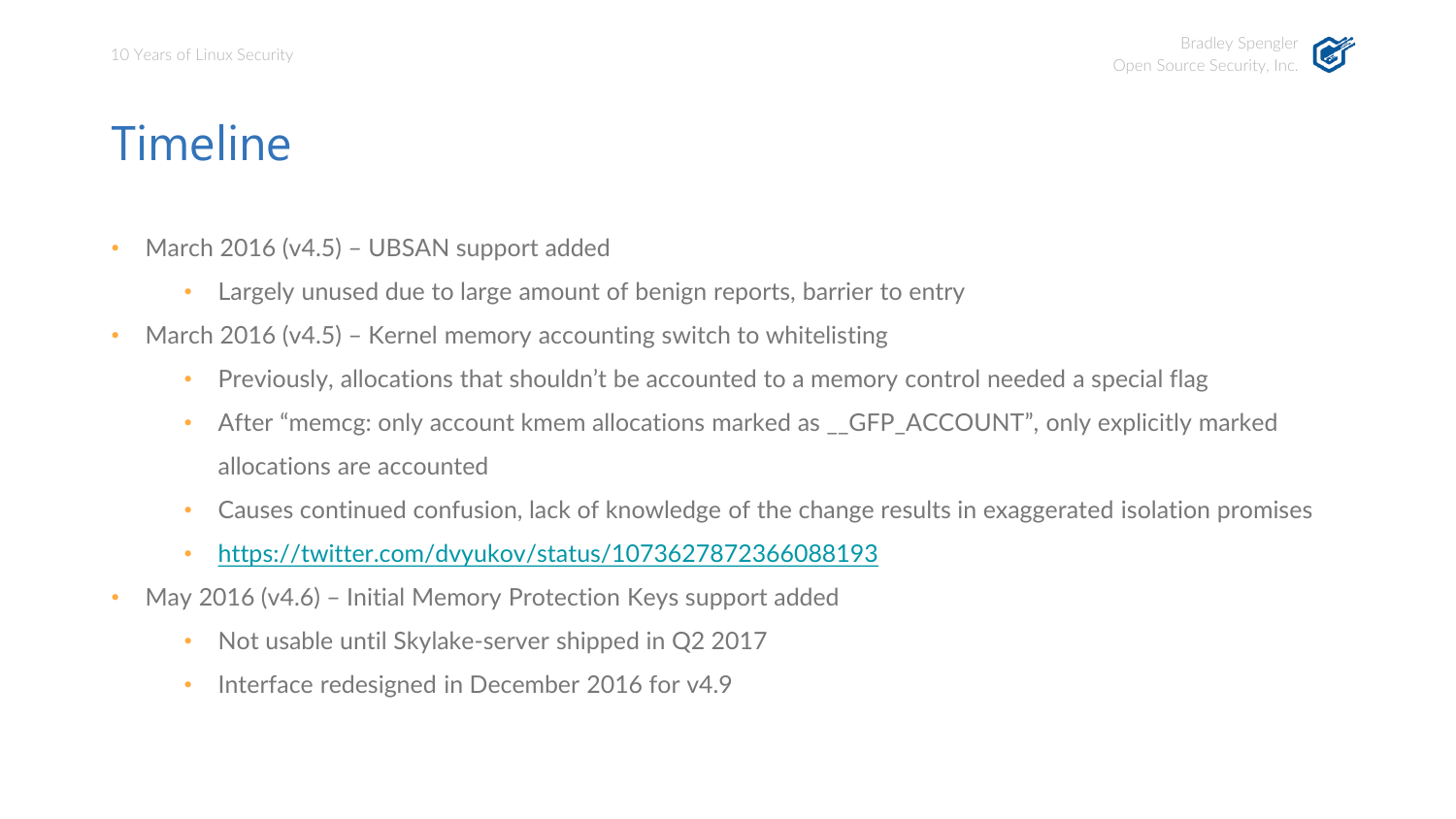- July 2016 (v4.7) Slab freelist randomization added
- October 2016 (v4.8) weakened form of PAX\_USERCOPY and GCC plugin support added
	- Plugin support added by Emese Revfy as part of CII funding
- December 2016 (v4.9) VMAP\_STACK merged
	- Weakened form of GRKERNSEC\_KSTACKOVERFLOW, caused DoS or device malfunction in dozens of instances
- April 26 2017 Grsecurity stops making its test patches publicly available
- April 2017 (v4.11) PAX\_STRUCTLEAK plugin and STATIC\_USERMODEHELPER option added
	- STATIC\_USERMODEHELPER inspired by auto-enabled grsecurity feature that doesn't require userland adjustments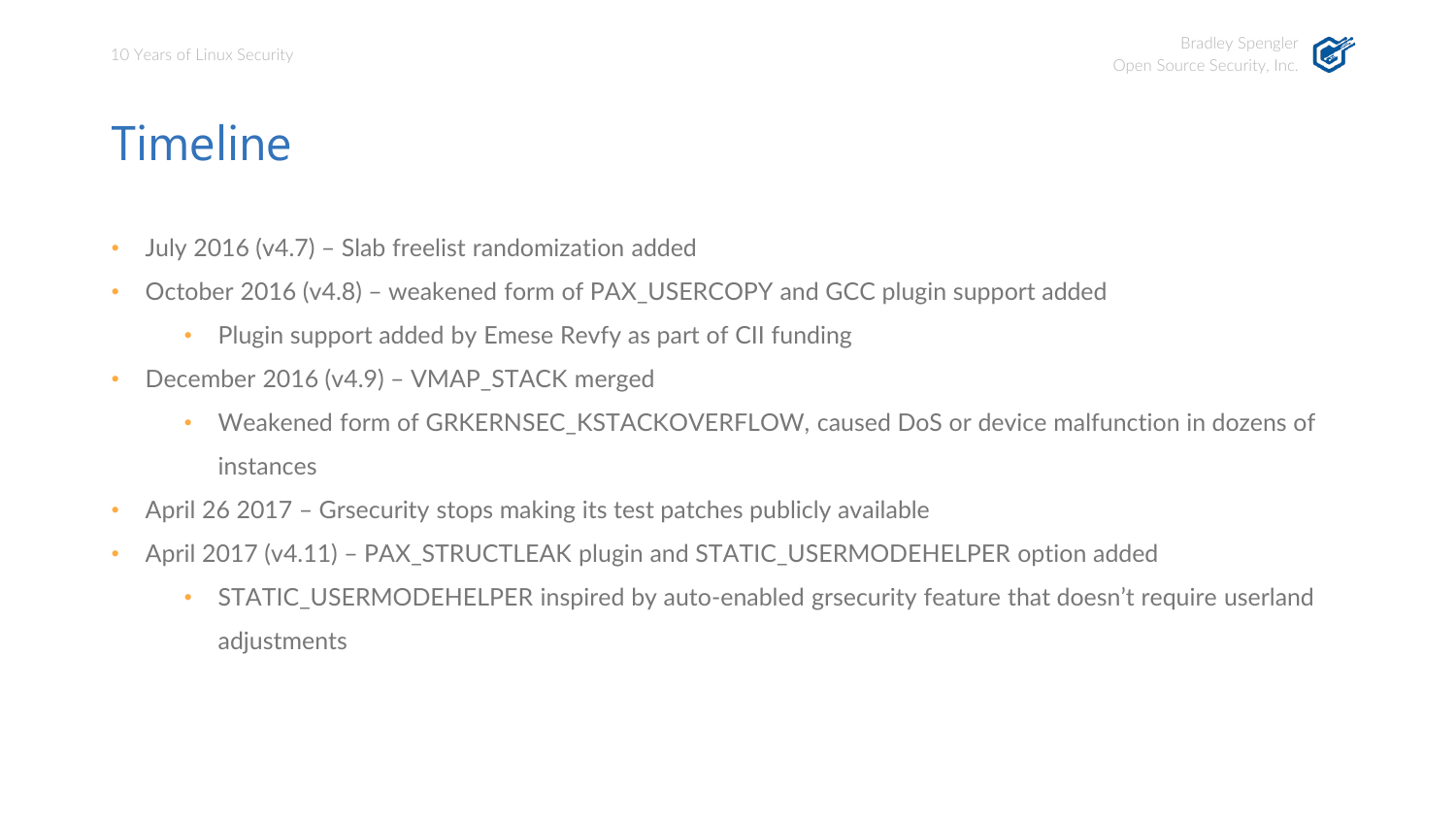- July 2017 (v4.12) Basic support added for making LSM hook structures read-only when runtime SELinux disabling is disallowed
- September 2017 (v4.13) REFCOUNT\_FULL added, FORTIFY\_SOURCE support added for some kernel string routines
	- FORTIFY SOURCE follows earlier work by grsecurity in 2009 that was dropped as it didn't have sufficient coverage and added overhead for perfectly normal uses
		- Even earlier work in 2005 by Arjan van de Ven
	- REFCOUNT FULL is a slower, opt-in reimplementation of PAX REFCOUNT
		- Very recent rewrite provides performance closer to PAX\_REFCOUNT, but coverage remains much lower
- November 2017 (v4.14) Sane stack rlimits enforced on execution of privileged binaries
	- 7 reviewers, but still trivially bypassed: [https://grsecurity.net/~spender/sorry\\_kees.c](https://grsecurity.net/~spender/sorry_kees.c)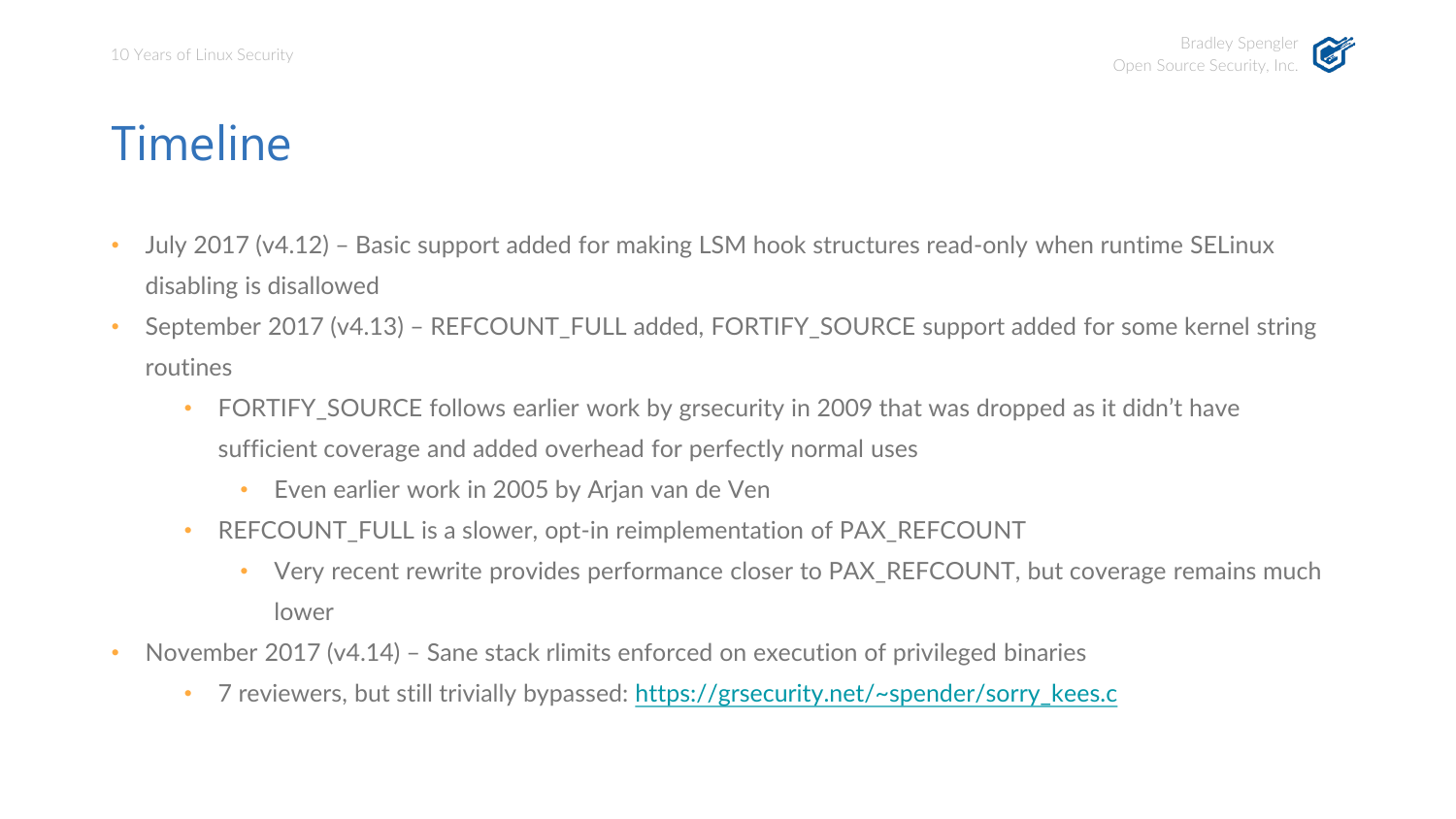- January 2018 (v4.15) KPTI and Retpolines introduced to address Meltdown/Spectre v2
	- PTI initially only supported for x64, 32-bit support wasn't added until October 2018 in v4.19
- April 2018 (v4.16) Additional bits of PAX\_USERCOPY (slab whitelisting) added
- August 2018 (v4.18) Unprivileged mount (within container) support added
- October 2018 (v4.19) L1TF fixes and protection against attacker-controlled FIFOs/files in /tmp added
	- FIFO protection adapted from ancient Openwall (and later, grsecurity) feature
- May 2019 ( $v5.1$ ) LSM stacking
	- Nearly 20 years of missing LSM-based innovations because this functionality wasn't available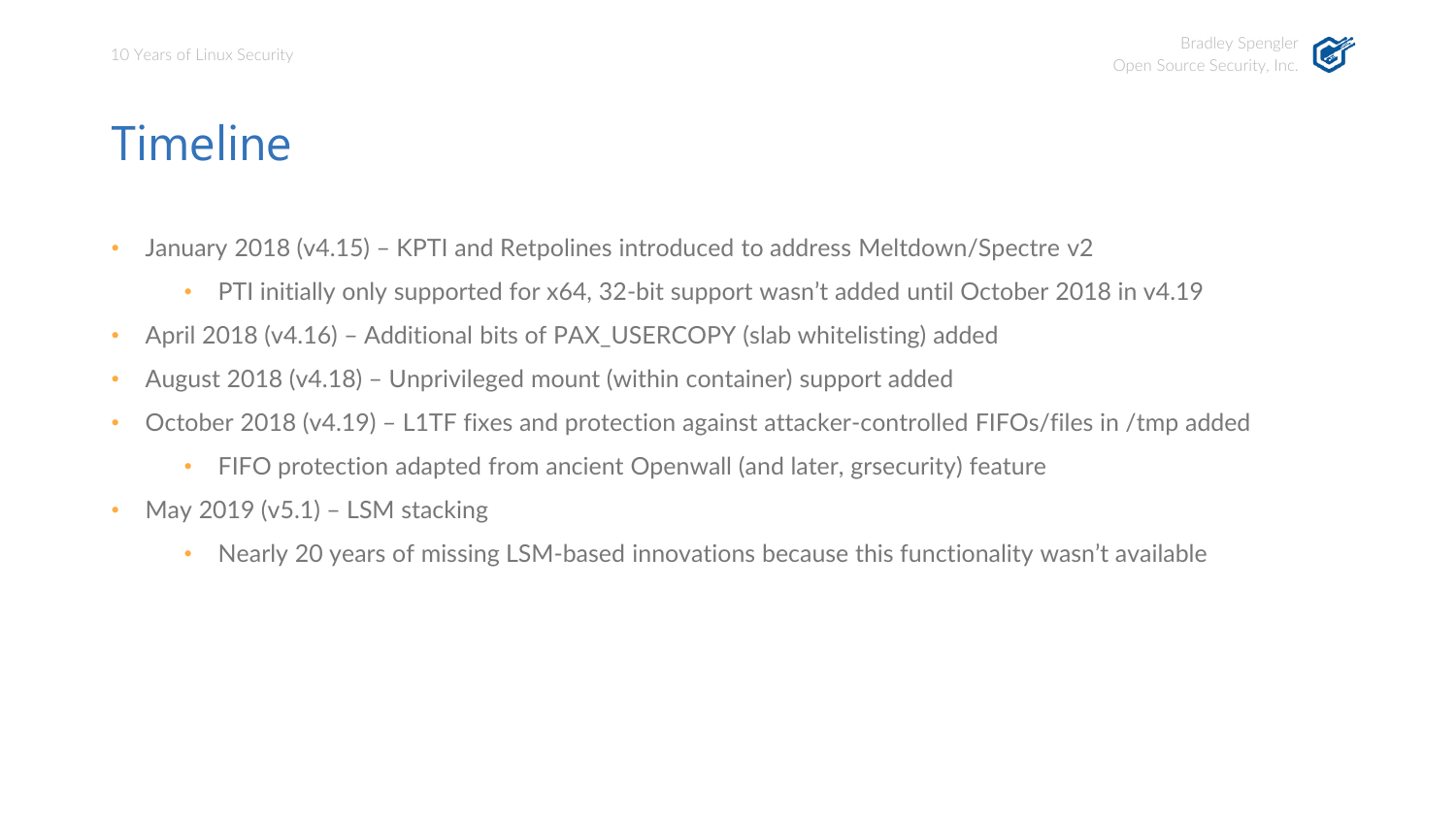- July 2019 (v5.2) Microarchitectural Data Sampling (MDS) fixes and reshuffling of existing hardening options out of "Kernel Debugging" area and into their own "Kernel Hardening" area
- November 2019 (v5.4) Lockdown mode added
	- 29-patch series went through 40 published revisions by Matthew Garrett, David Howells, and others
		- <https://lkml.org/lkml/2019/8/19/1190>
	- Functionality already present in distros (and grsecurity) for many years
	- "Code I wrote 7 years ago is finally merged" <https://twitter.com/mjg59/status/1178167356029169664>
- January 2020 (v5.5) Finer-grained 'perf' permission controls added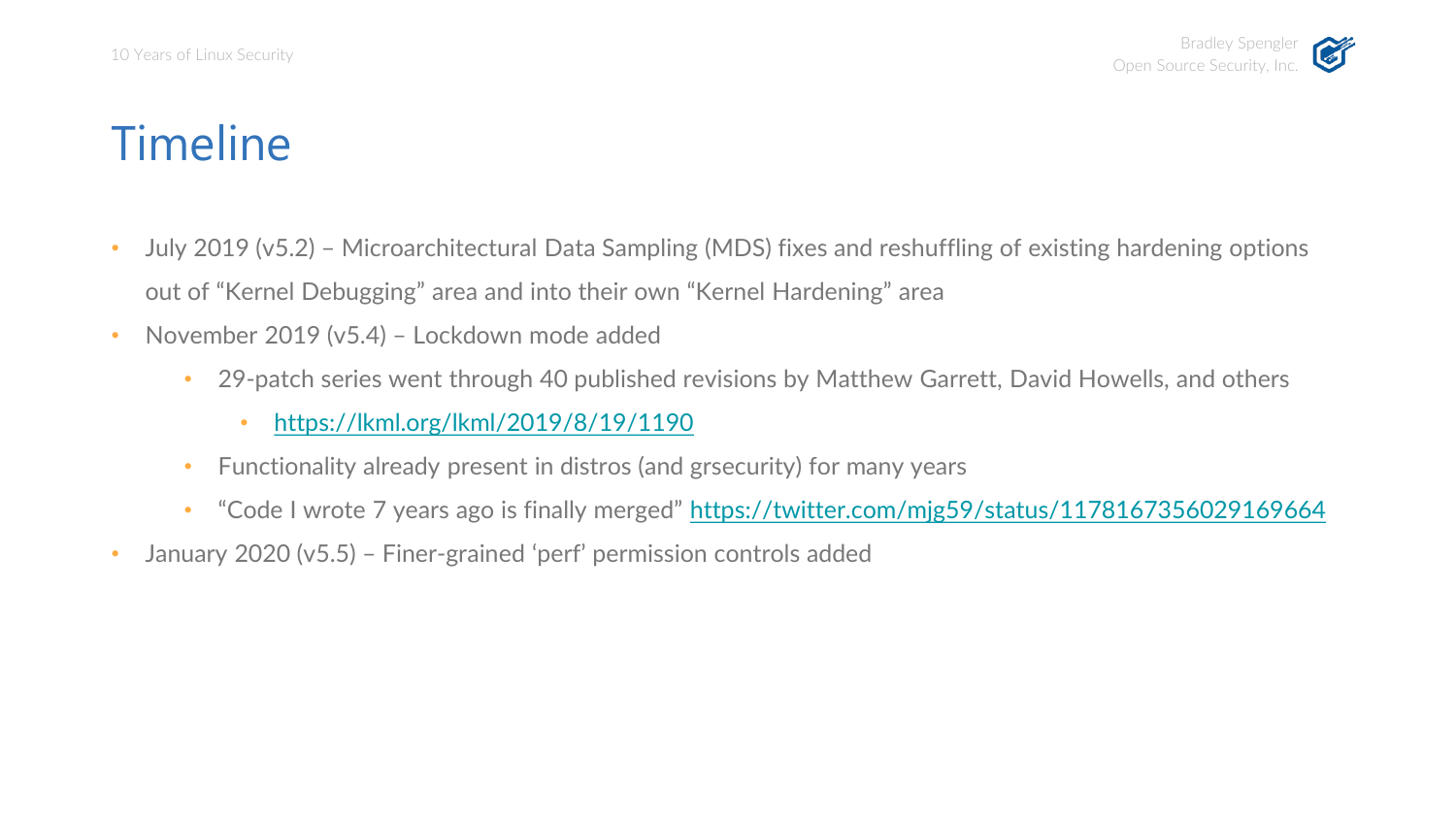- Kernel-hardening mailing list statistics
	- 3638 mails in 2016
	- 5202 mails in 2017
	- 3759 mails in 2018
	- 2727 mails in 2019
	- 25% new patches submitted to the list
	- 29% updated patches submitted to the list
	- .5% resent patches
	- 19% replies to new patches
	- 13.5% replies to updated patches
	- .3% replies to resent patches
	- 2.7% involved the KSPP list due to get\_maintainer.pl
	- 8.5% all other security discussion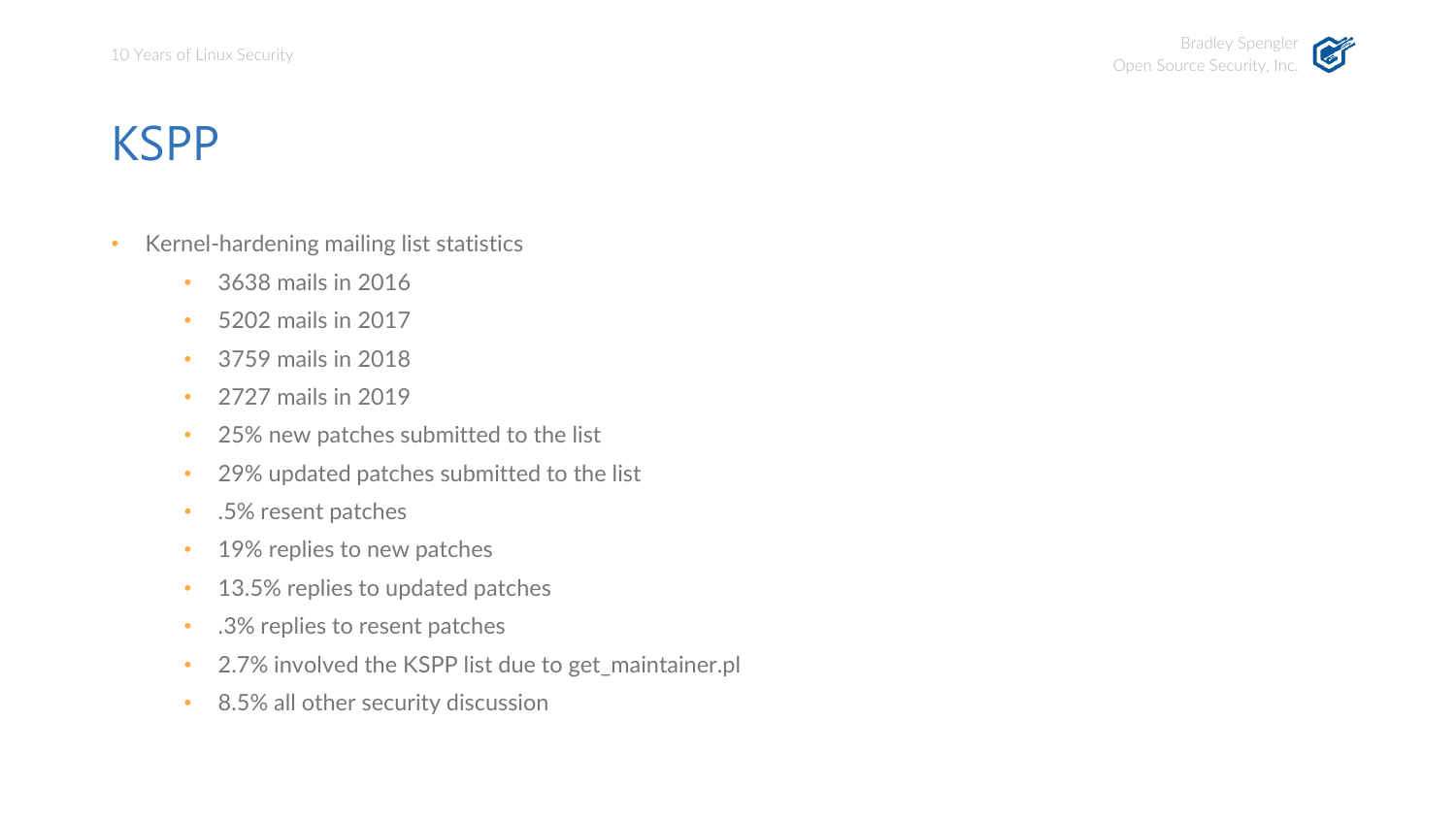- Top contributors in % of overall emails
	- keescook@chromium.org: 15.05
	- thgarnie@google.com : 3.44
	- ard.biesheuvel@linaro.org : 2.75
	- mark.rutland@arm.com : 2.49
	- jason@zx2c4.com : 2.29
	- mic@digikod.net : 2.04
	- me@tobin.cc: 1.85
	- luto@kernel.org : 1.61
	- labbott@redhat.com: 1.60
	- gregkh@linuxfoundation.org : 1.54
	- luto@amacapital.net : 1.51
- torvalds@linux-foundation.org : 1.47
- samitolvanen@google.com : 1.45
- igor.stoppa@huawei.com : 1.38
- peterz@infradead.org : 1.33
- alex.popov@linux.com : 1.32
- elena.reshetova@intel.com : 1.31
- rick.p.edgecombe@intel.com : 1.23
- jannh@google.com : 1.19
- s.mesoraca16@gmail.com : 1.14
- yanaijie@huawei.com : 1.08
- igor.stoppa@gmail.com : 1.05
- re.emese@gmail.com : 1.00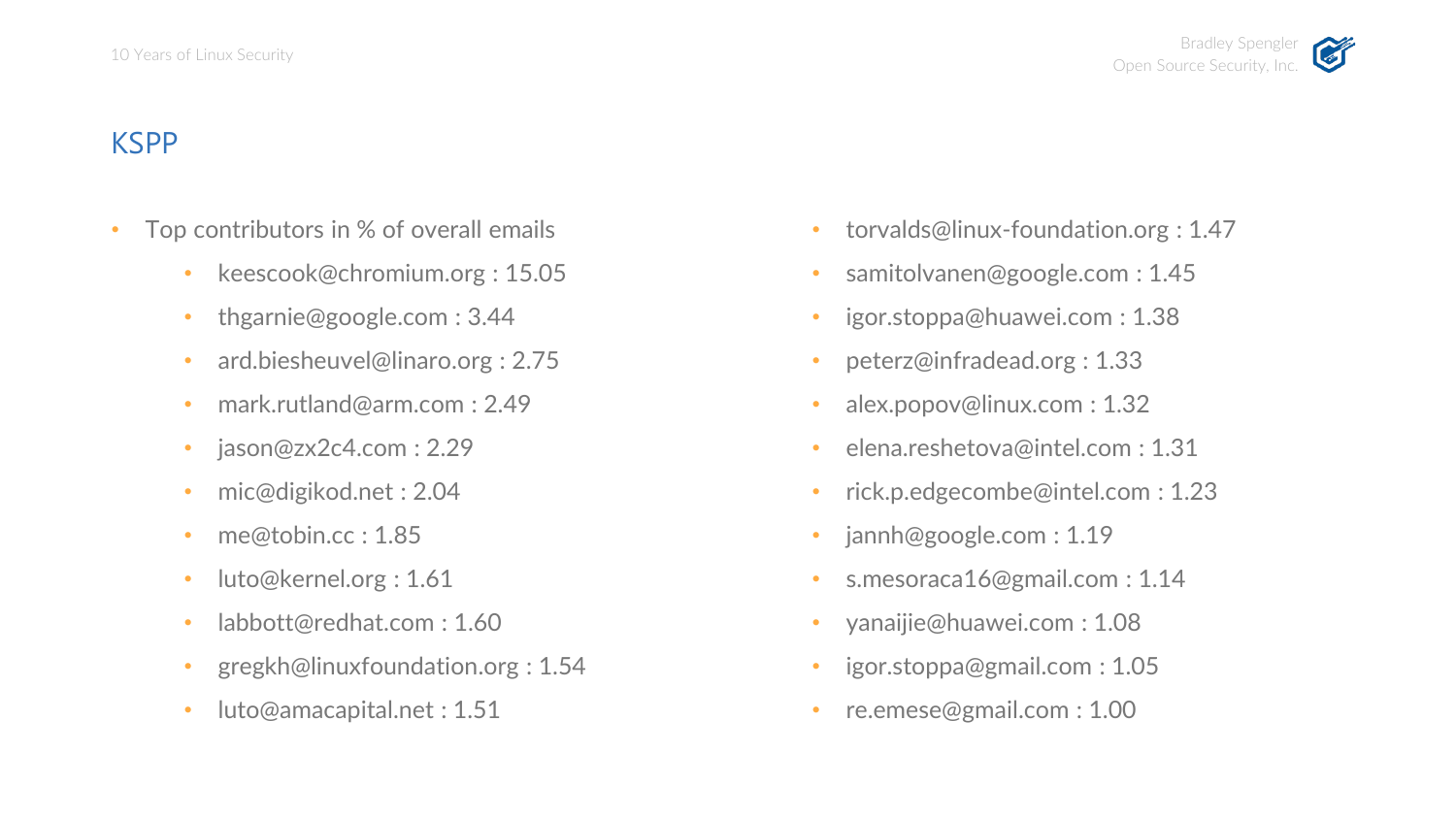- "Other" category is where one would expect to see the most interesting discussion
	- Proposing new ideas/brainstorming prior to deciding on an implementation and submitting a patch
	- Very little of that (8%) happens on-list
- Patches themselves make up over half of all emails to KSPP list
- One third of emails are reviews of those patches
- Mails specifically mentioning KASLR make up nearly 9% of all mails
- Only 9% of mails were sent on the weekend
- Very long tail of people sending mails to the list
	- Only the 23 on previous slide were  $\ge$  = 1%, all 614 remaining were  $\le$  1%
	- Of that 614, only 17 between .5% and 1%
- For your own analysis (and reproducing tests):
	- Mail spool:<https://grsecurity.net/kernel-hardening-cleaned.gz>
	- Analysis script: <https://grsecurity.net/KSPP-email-analysis.py>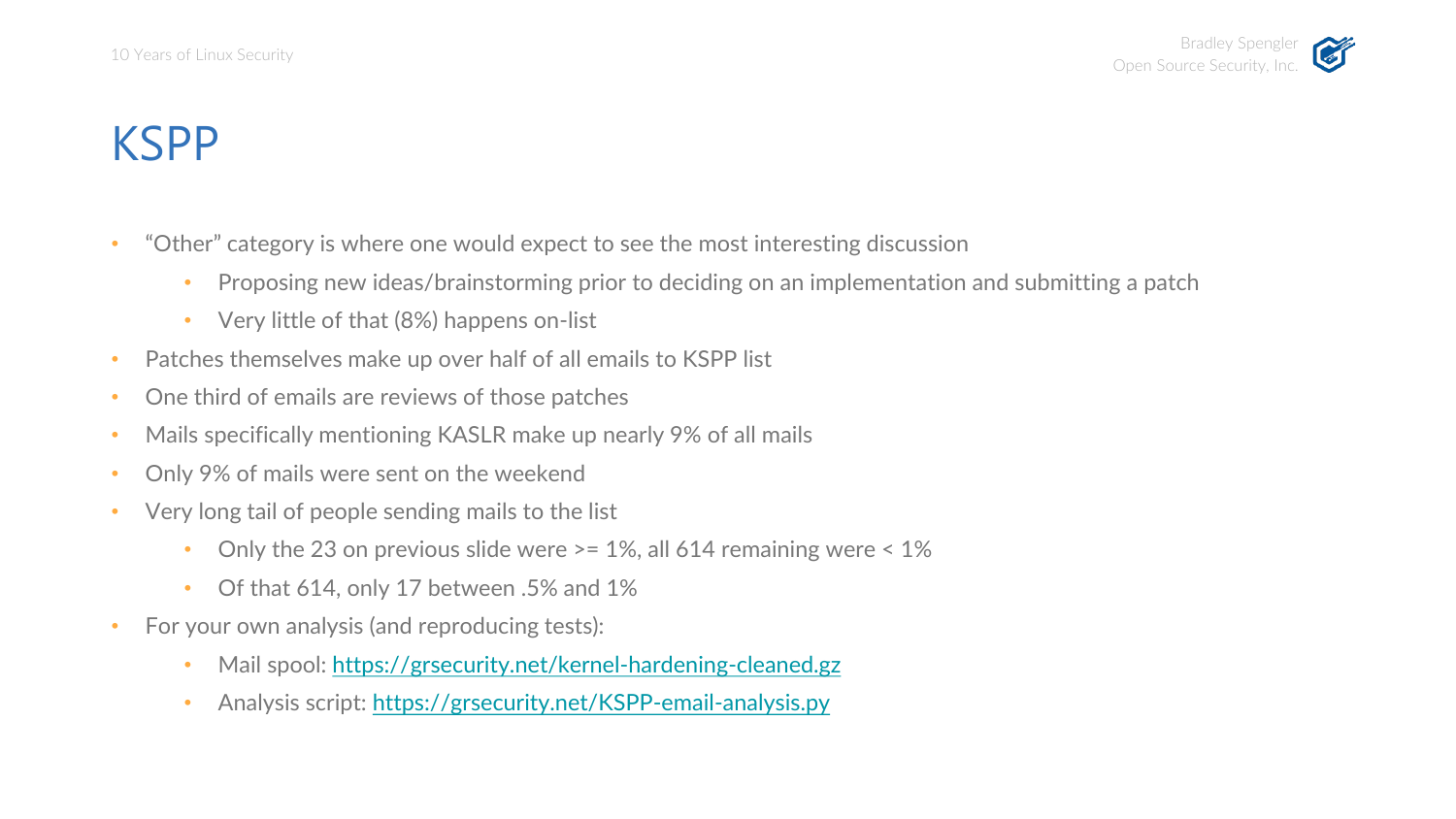- Focused entirely on merging new security functionality into the latest upstream kernel
- Some of these changes involve large rewrites of kernel code
	- VLA removal (manual)
	- kmalloc(n \* size) -> kmalloc\_array(n, size) (automated)
	- refcount t (manual)
- While this improves security of the latest upstream kernel, eventually improving security for many (perhaps even most) Linux users years from now, it doesn't benefit the majority today
- The large rewrites don't meet –stable inclusion criteria, don't get backported, similar to the majority of KSPP work
- No technical reason the functionality can't be backported and made available to a wide audience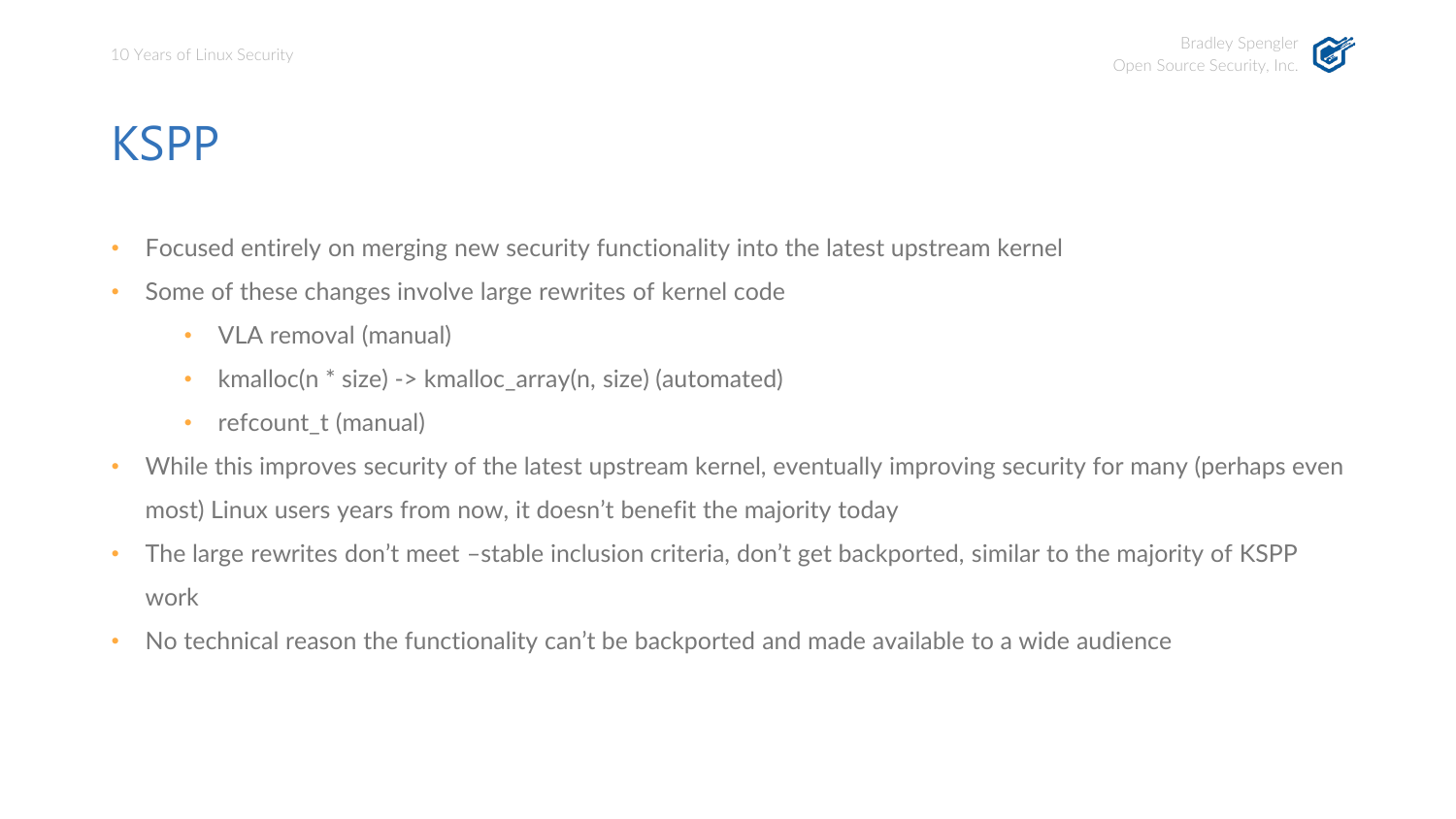- One trend since 2018 is that a lot of security work is bypassing the KSPP
	- PTI/retpolines/nearly all other Intel-flaw-fixes got developed in private without the KSPP list
	- Architecture maintainers pushing through some security changes on their own
		- Especially PowerPC, ARM64
- While this may signal waning relevance of the KSPP, good sign that some maintainers have high regard for security and accelerated development of security features
- Some developers that deserve special mention:
	- Will Deacon (ARM64)
	- Michael Ellerman (PowerPC)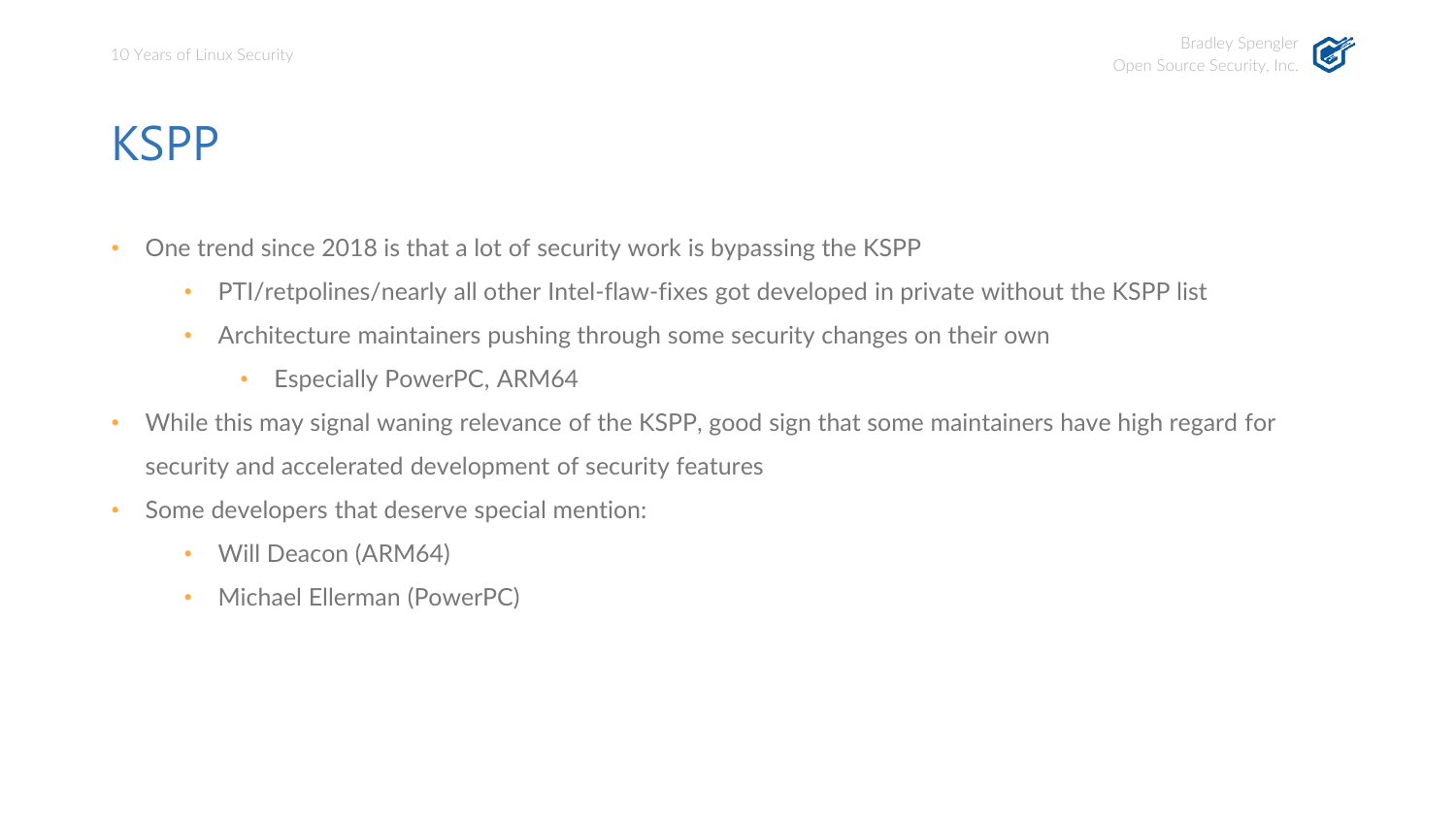- September 28th 2017 Google announces at Project Treble presentation that Greg KH will increase support of LTS kernels from 2 years to 6 years
- Seemingly no prior public discussion of this move
- 3x longer support period, with backports being increasingly more difficult over time
- Nearly a year later, "[What Stable Kernel Should I Use?](http://kroah.com/log/blog/2018/08/24/what-stable-kernel-should-i-use/)" is published by Greg KH
- Contained this admission for the first time:
	- "There is one huge caveat when using a kernel like this. The number of security fixes that get backported are not as great as with the latest LTS release, because the traditional model of the devices that use these older LTS kernels is a much more reduced user model. These kernels are not to be used in any type of "general computing" model where you have untrusted users or virtual machines, as the ability to do some of the recent Spectre-type fixes for older releases is greatly reduced, if present at all in some branches."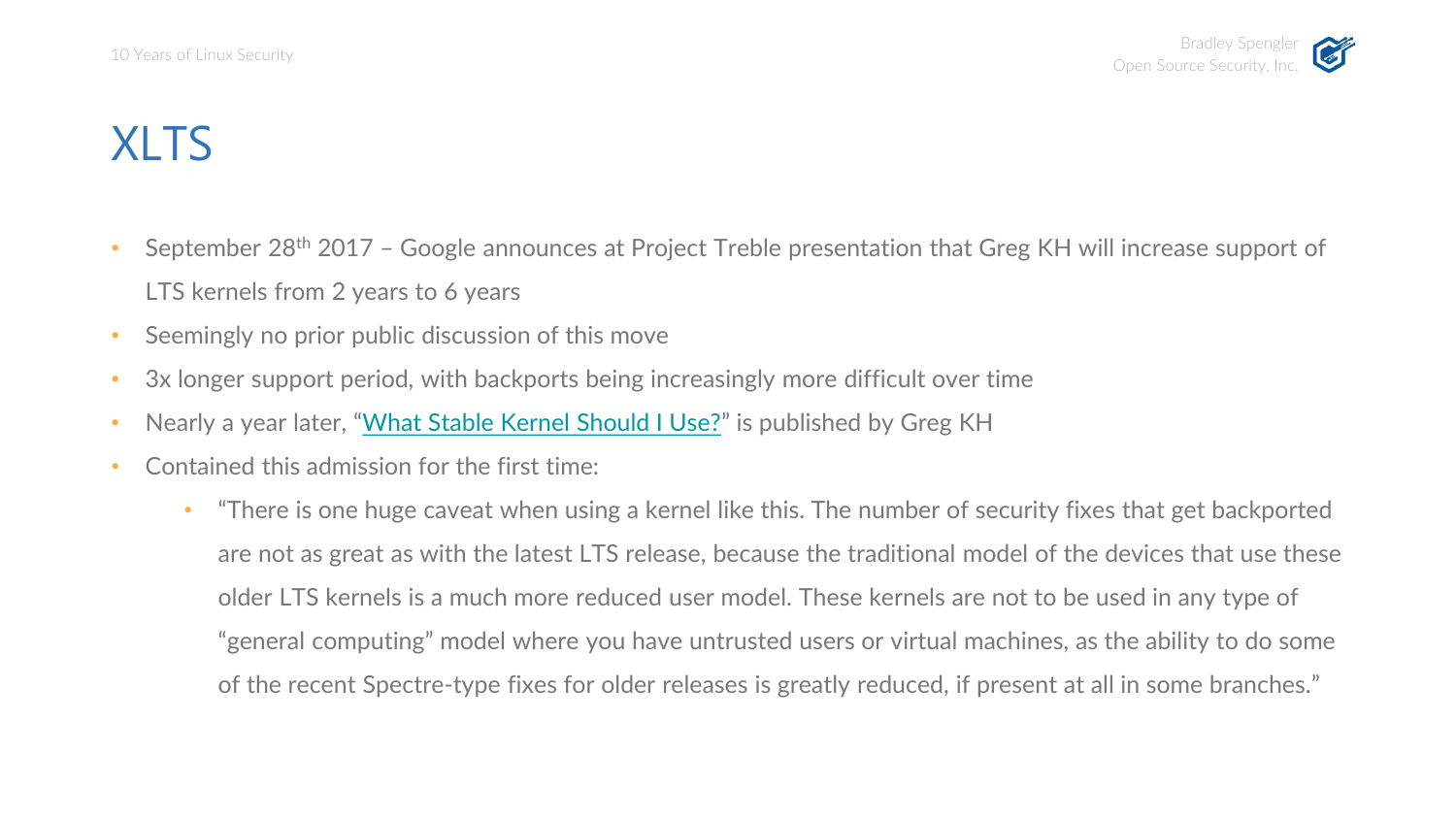- Why aren't known security issues being fixed in kernels marketed as being supported for 6 years?
- For the answer, we need to look at the process on the -stable mailing list
	- Subject: FAILED: patch "[PATCH] drm/qxl: qxl\_release use after free" failed to apply to 4.9-stable tree
	- · From: <gregkh@xxxxxxxxxxxxxxxxxxxx
	- Date: Mon, 04 May 2020 10:09:10 +0200
	- Cc: <stable@xxxxxxxxxxxxxxxx

The patch below does not apply to the 4.9-stable tree. If someone wants it applied there, or to any other stable or longterm tree, then please email the backport, including the original git commit id to <stable@xxxxxxxxxxxxxxxx.

thanks,

greg k-h

• Even if a backport is trivial, any git cherry-pick failure results in the above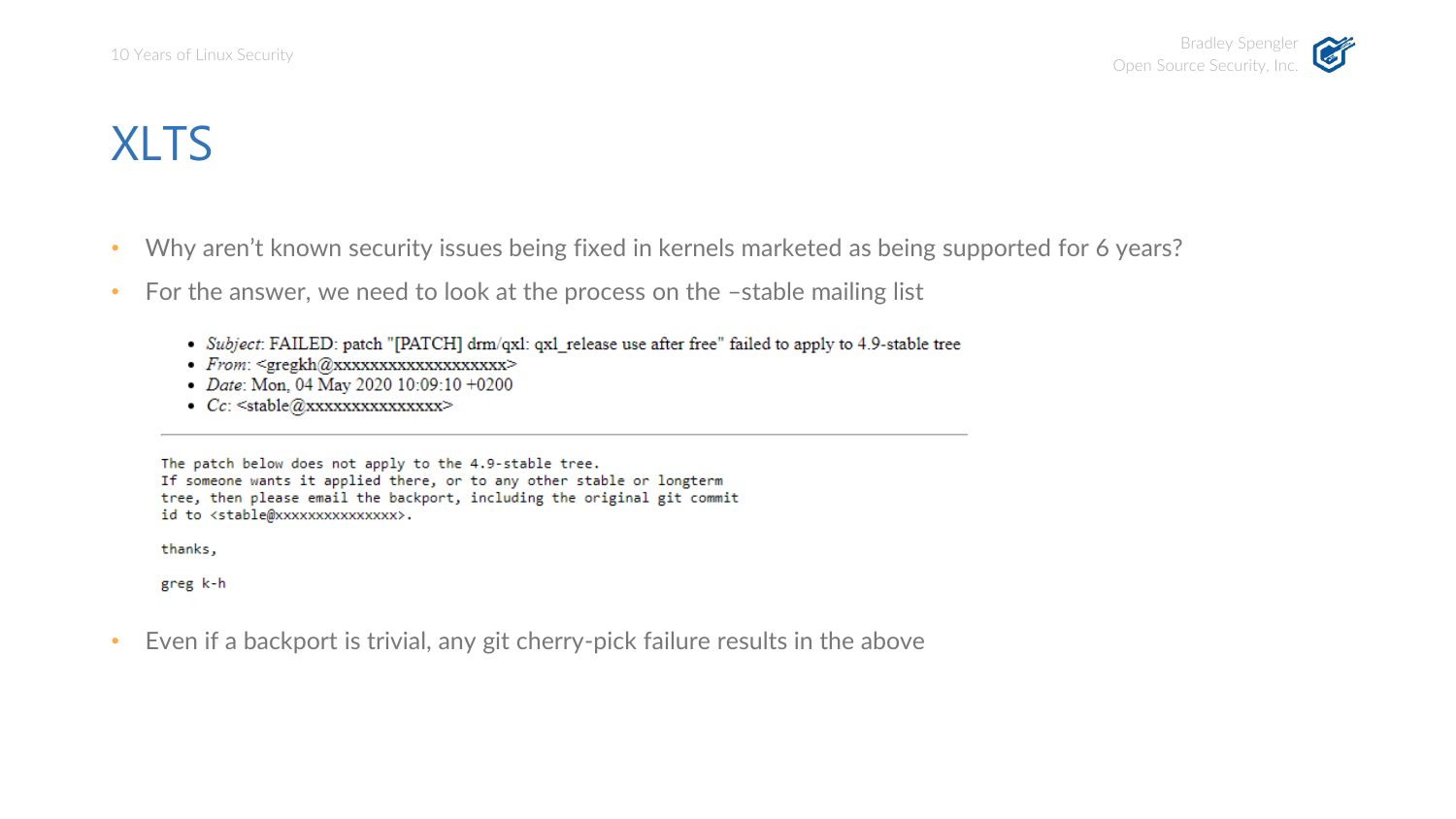- What happens if no one volunteers to manually backport the security fix and submit it upstream?
	- The vulnerabilities simply do not get fixed
- Patches going to -stable often seem to receive little review
- Does not appear to be a process in place for ensuring backports get applied with commits that list it in their "Fixes" tag (i.e. known, broken fixes being applied)
- <https://www.spinics.net/lists/stable/msg365359.html>
	- KVM fix marked for –stable was backported all the way to 4.4. No one noticed the fix pulled in a brandnew 8000+ line file to older stable kernels
	- Took 15 days to be fixed in all affected kernels once it was introduced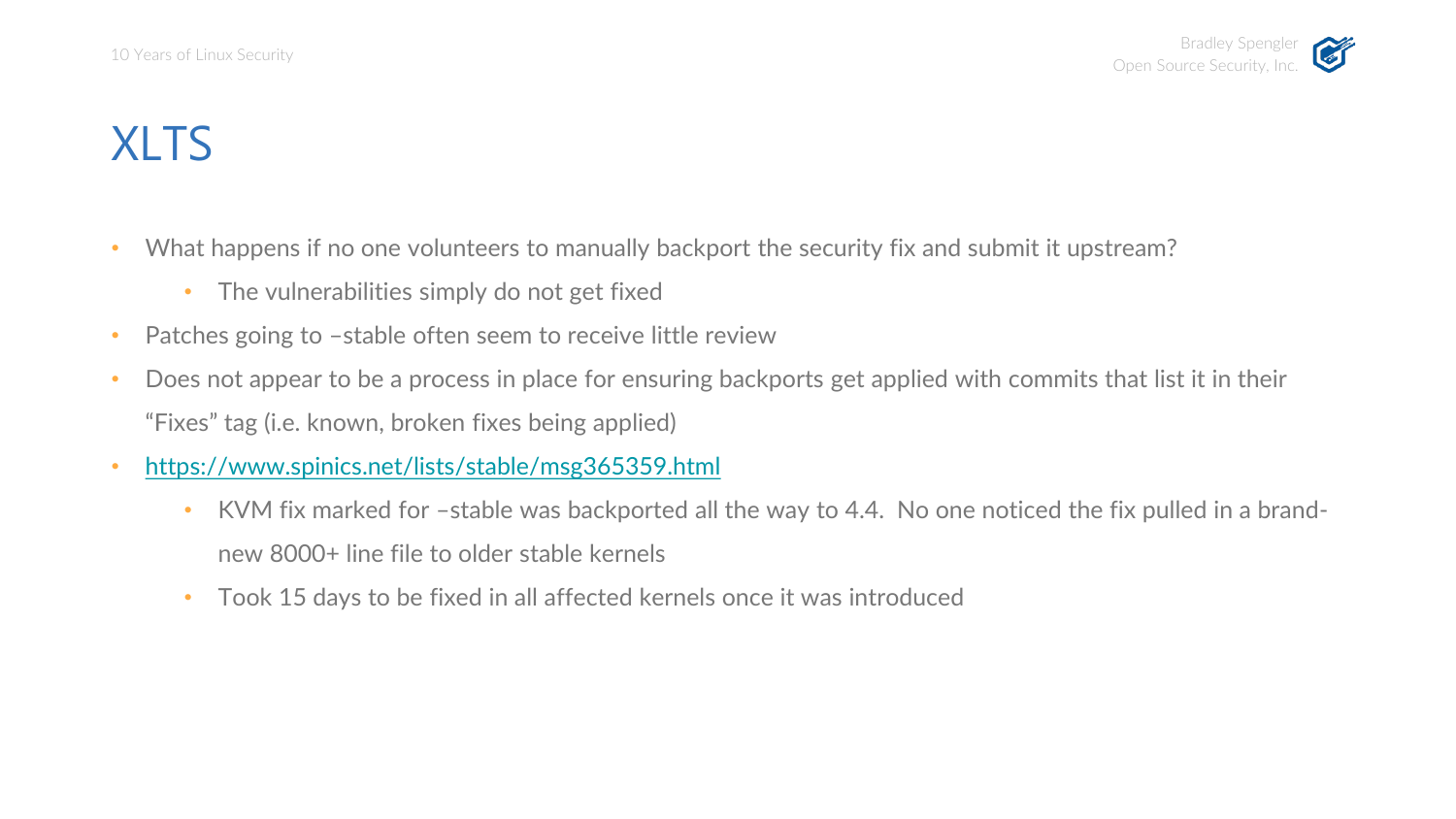### https://grsecurity.net/the life of a bad security fix

- Remote heap overflow in mwifiex driver
- Fix introduced a RCU lock imbalance (easily spotted when reviewed outside of diff context)
	- In this case, the RCU fix wasn't committed until Jan 27, despite being authored on Jan 6
- Similar fix made to libertas driver, introducing a similar RCU lock imbalance
	- RCU fix authored Jan 14 2020, committed Jan 27 (with a proper Fixes tag)
	- Bad fix still applied to stable kernels on Jan 29, RCU fix not applied until Feb 14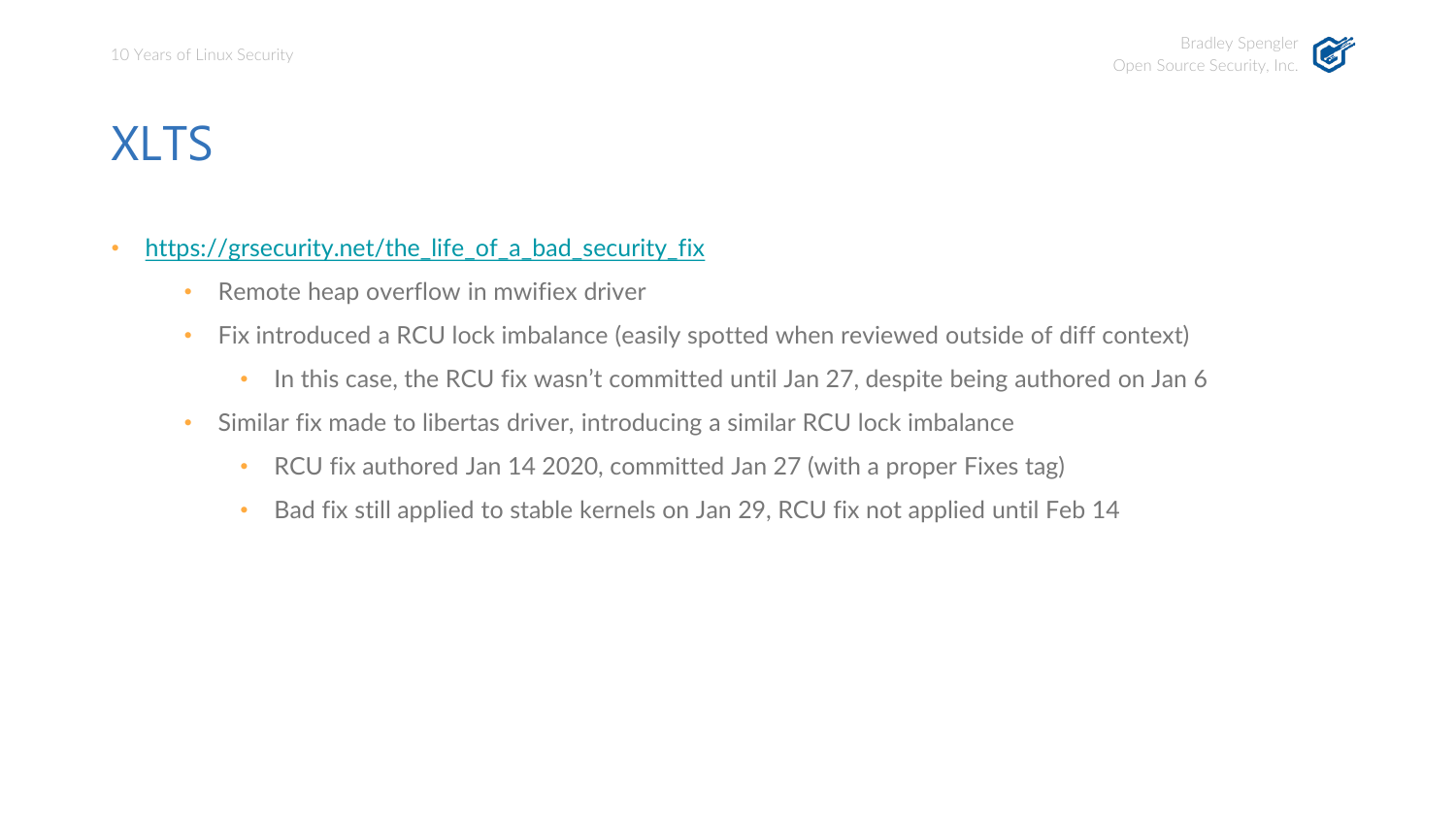- https://grsecurity.net/teardown of a failed linux Its spectre fix
	- Spectre v1 fix for ptrace from May 2019 caused a compile warning fixed by Linus in a July 2019 "evil merge"
	- Rather than take that correct fix, -stable attempted to fix it differently without review
		- "Ah, didn't realize it was fixed during the merge, will do the same thing here and tweak the original patch."
	- The different fix was obviously incorrect: it attempted to do masking on the index after the index was already used
	- Incorrect fix was then backported to all stable kernels later in July
	- Not publicly noticed or fixed by anyone until our September 2019 blog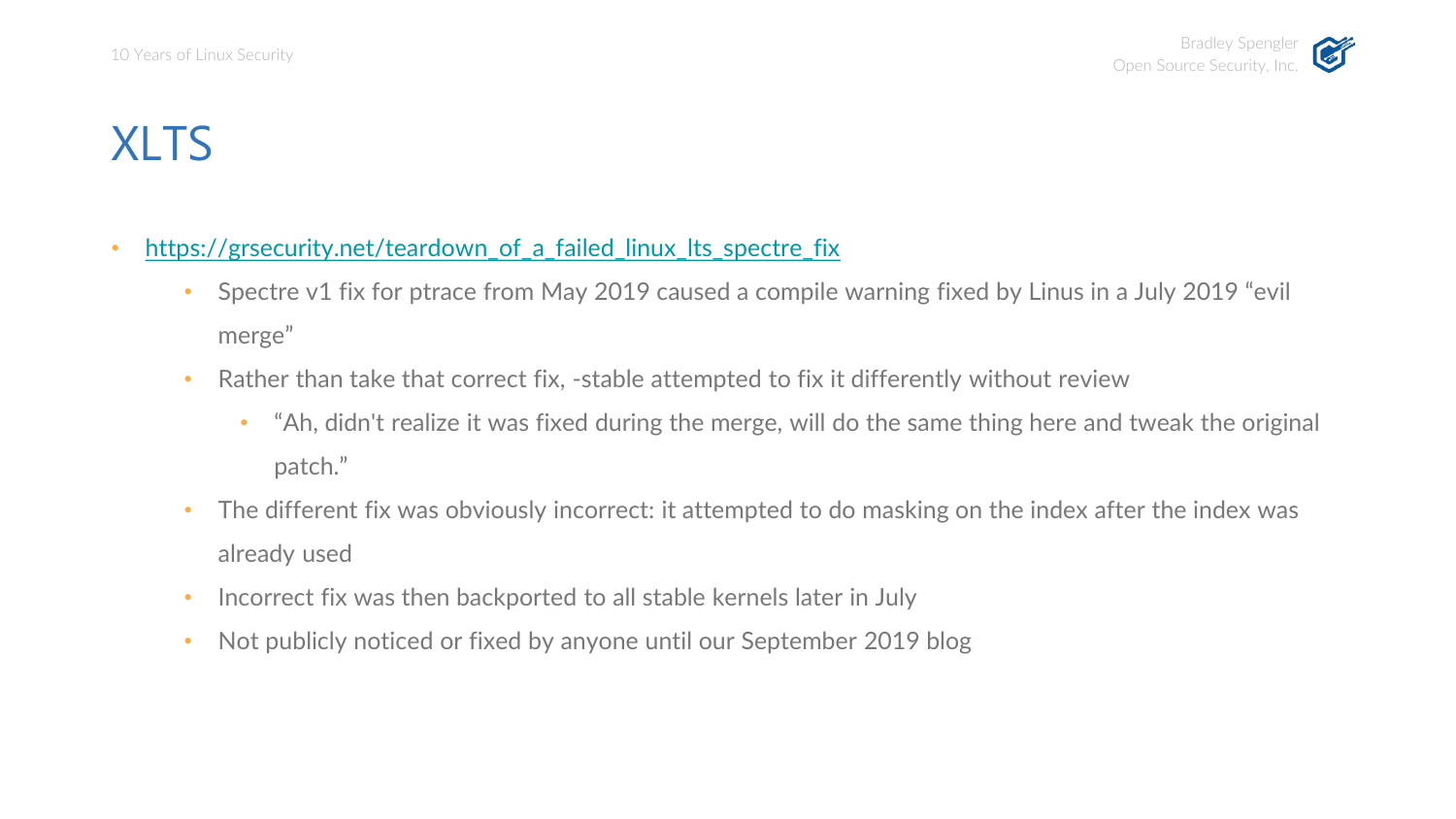- 4.4 XLTS will be supported for two more years (until Feb 2022)
- Based on the previous information, we know needed security patches are being missed
- Syzkaller could help find some of these issues (as well as errors in backports that have been applied)
- Let's see what syzkaller.appspot.com looks like for that kernel:

#### $fixed$  bugs  $(0)$

| lnstances:       |        |               |        |             |         |              |                     |                  |               |                 |                  |               |
|------------------|--------|---------------|--------|-------------|---------|--------------|---------------------|------------------|---------------|-----------------|------------------|---------------|
| <b>Name</b>      | Active | <b>Uptime</b> | Corpus | Coverage (D | Crashes | <b>Execs</b> | <b>Kernel build</b> |                  |               | svzkaller build |                  |               |
|                  |        |               |        |             |         |              | <i>⊇</i> ommit      | <b>Freshness</b> | <b>Status</b> | ∠ommit          | <b>Freshness</b> | <b>Status</b> |
| $ci2$ -linux-4-4 | 234d   | 2h26m         |        |             |         | broken       | 5f090d83            | 237d             |               | le9788a0        | 248d             |               |

- For as long as we've been looking, it's always looked like the above, not reporting anything
	- Not even the 4.4 Android kernel page will help, that hasn't been updated in 460+ days
- What the public thinks is happening in terms of support for these kernels simply doesn't match reality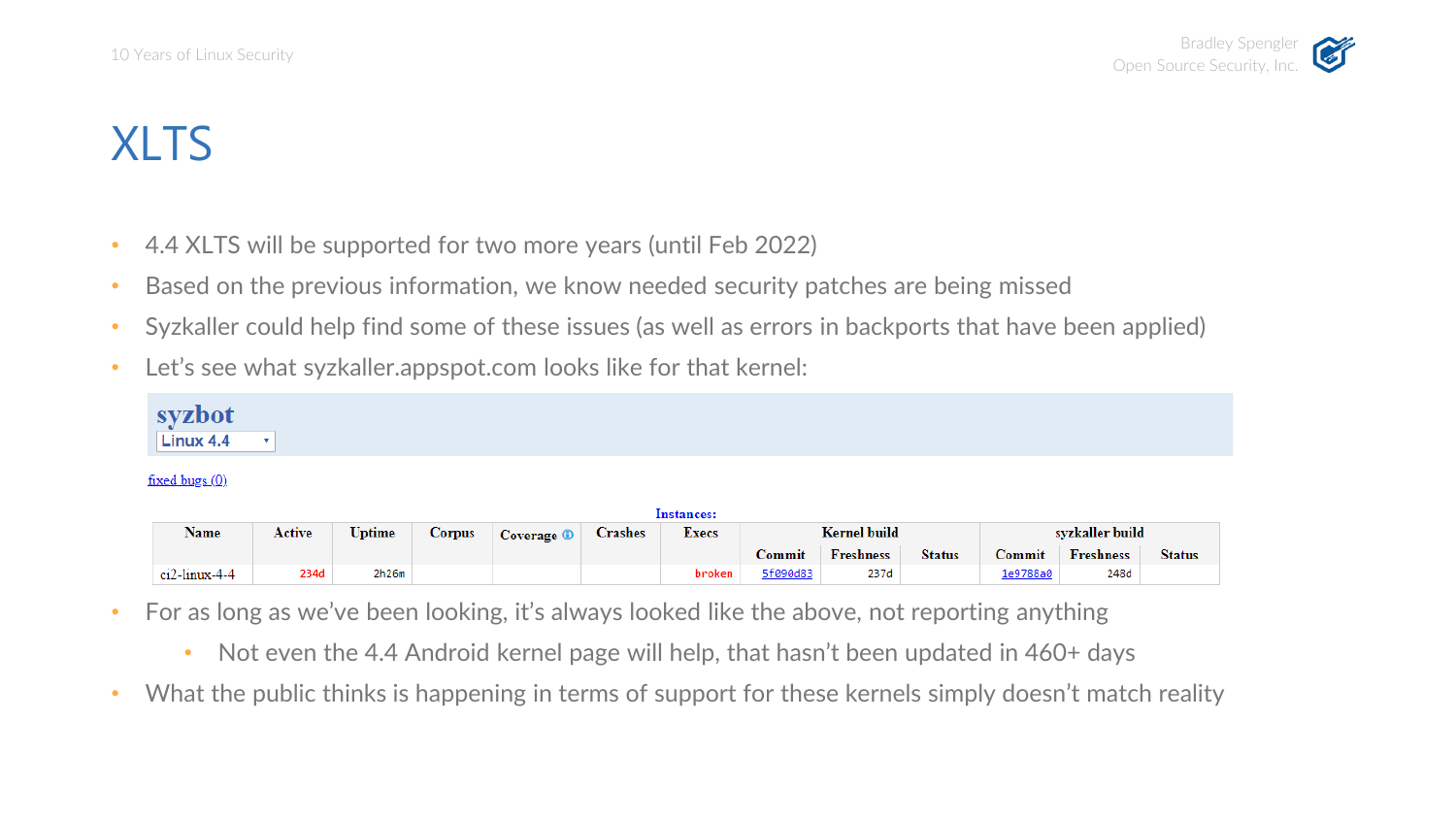- Our observations from having an independent stable backport process:
	- As of our final 4.4 patch, had at least 1250 security-relevant fixes missing in the upstream 4.4 LTS
	- <https://twitter.com/grsecurity/status/1243523605264285696>
	- AUTOSEL is getting better at spotting security fixes that miss the proper tags that previously only we were backporting
		- To see the full benefits, however, number of people involved in backporting has to increase, otherwise they simply get dropped at the –stable mailing list level
		- The above situation doesn't appear to have noticeably improved
		- <https://lwn.net/Articles/805473/>: Dan Carpenter "Everyone is over worked."
	- Patches selected by AUTOSEL could use more review however, to make sure it's proper to apply them to older kernels and whether they need adjustments regardless of whether they cherry-pick cleanly
		- <https://www.spinics.net/lists/bpf/msg11641.html>
			- Was exploited as part of ZDI's pwn2own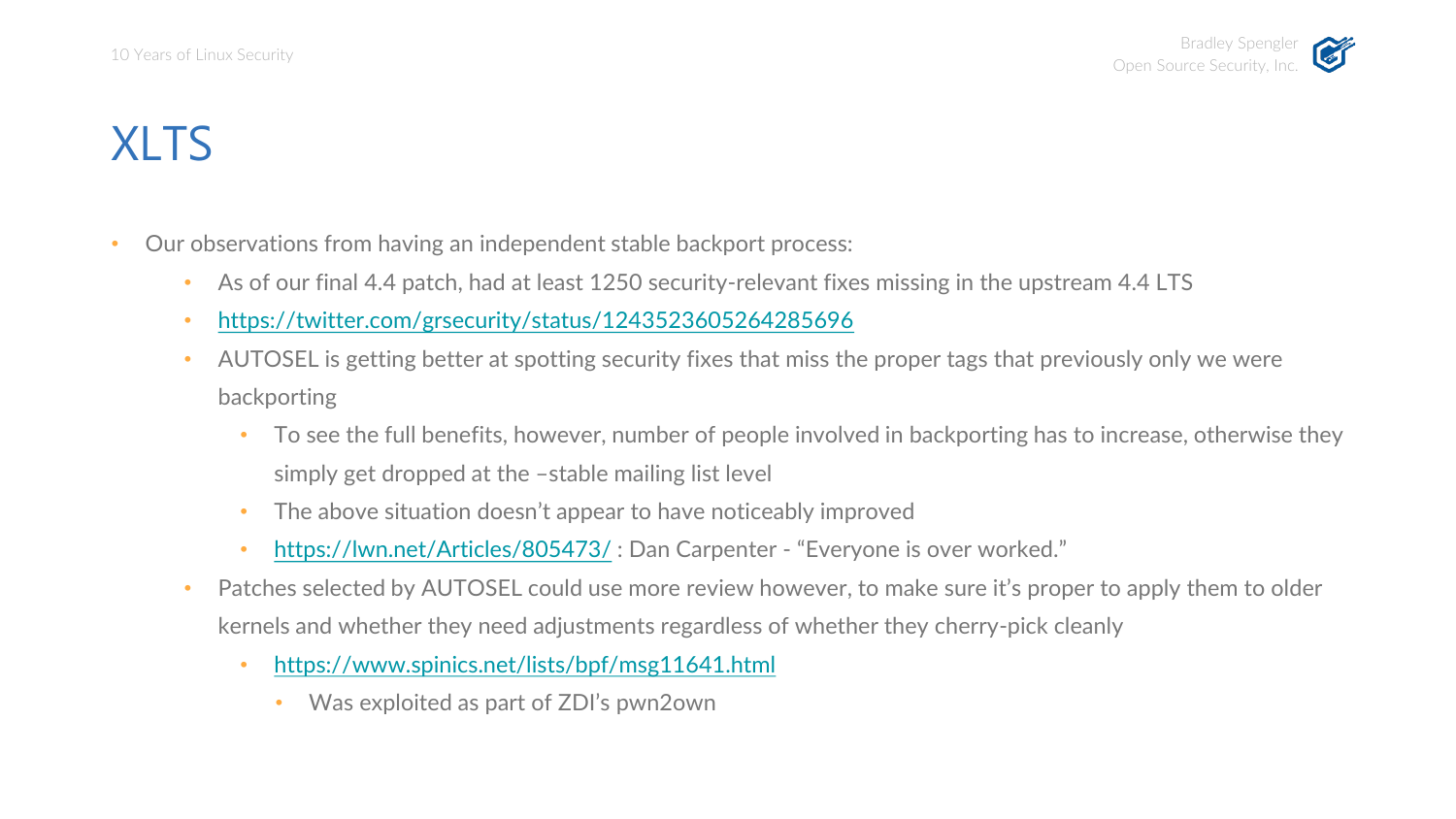### Syzkaller

- In the past 10 years, the adoption of syzkaller has had possibly the largest impact on upstream kernel development
	- Developers notified when an issue in their code is found
	- Has integrated well with the existing development processes
- Constantly improving, integrating new debugging/testing features
	- KCOV\_ENABLE\_COMPARISONS
		- Helps reach more code paths (and more quickly)
	- KASAN
		- Detects UAFs and other OOB memory accesses
	- KMSAN
		- Detects uninitialized memory accesses
	- KCSAN
		- Detects concurrency issues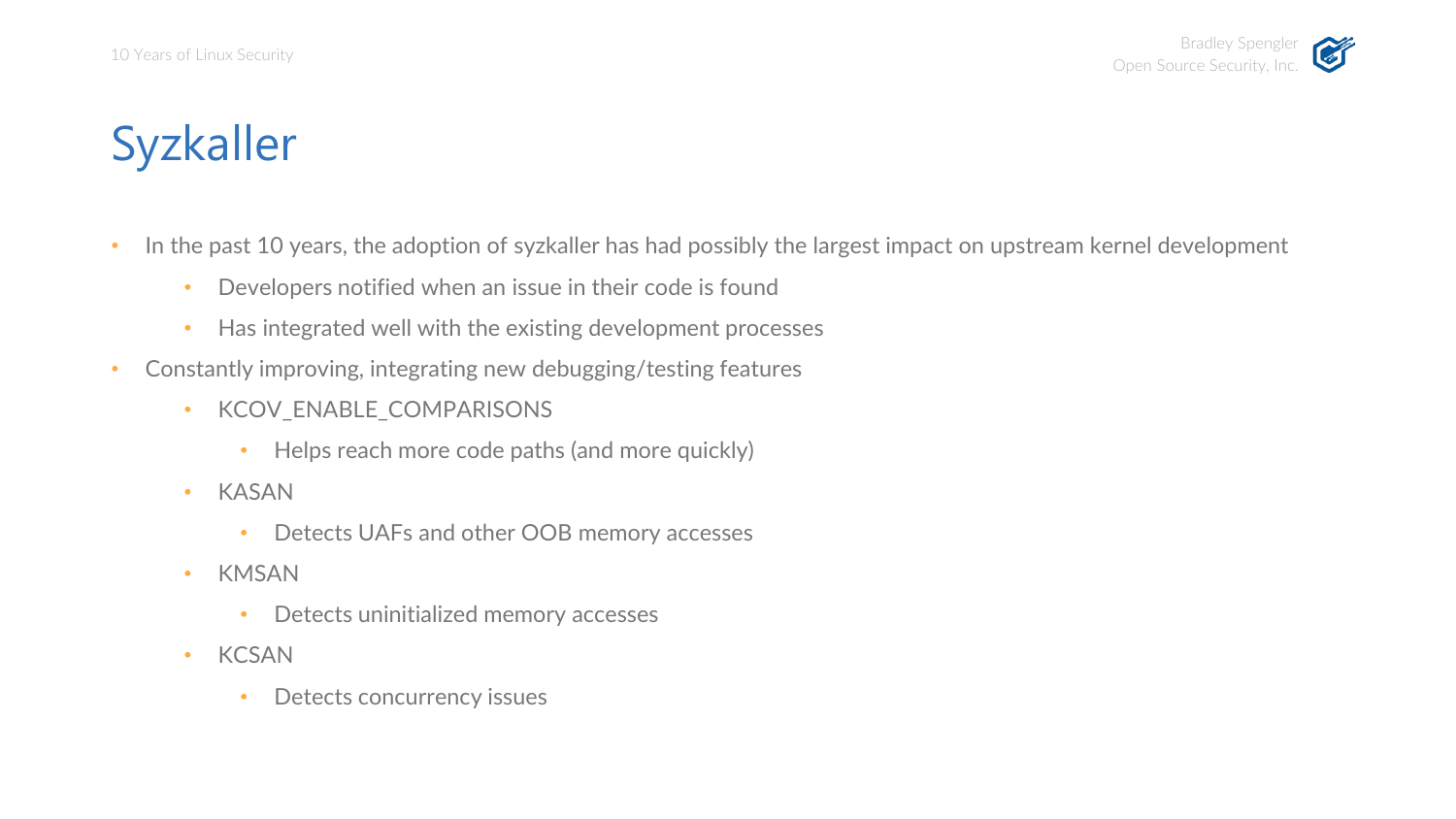### Syzkaller

- A bit of a double-edged sword
	- Custom syzkaller instances can find vulnerabilities syzkaller.appspot.com does not
	- Rapid pace of kernel development means there is always a plethora of unfixed issues

 $\checkmark$ 

- Particularly when syzkaller reaches new areas of the kernel (USB, etc)
- <https://twitter.com/dvyukov/status/1248241187854696450>



 $Q<sub>2</sub>$ 

Dmitry Vyukov @dvyukov · Apr 9 Welcome our new hotness for #linux kernel: KCSAN Data-race detector but not happens-before-based (not TSAN) Code by @maelver, article by many incl @paulmckrcu Bug fixes github.com/google/ktsan/w...

+500 open reports on syzbot syzkaller.appspot.com/upstream?manag...

Free link lwn.net/SubscriberLink...

#### Marco Elver @maelver · Apr 8

 $17.34$ 

Just published: "Concurrency bugs should fear the big bad data-race detector (part 1)" lwn.net/Articles/81685... #linux #concurrency

 $O89$ 

⚠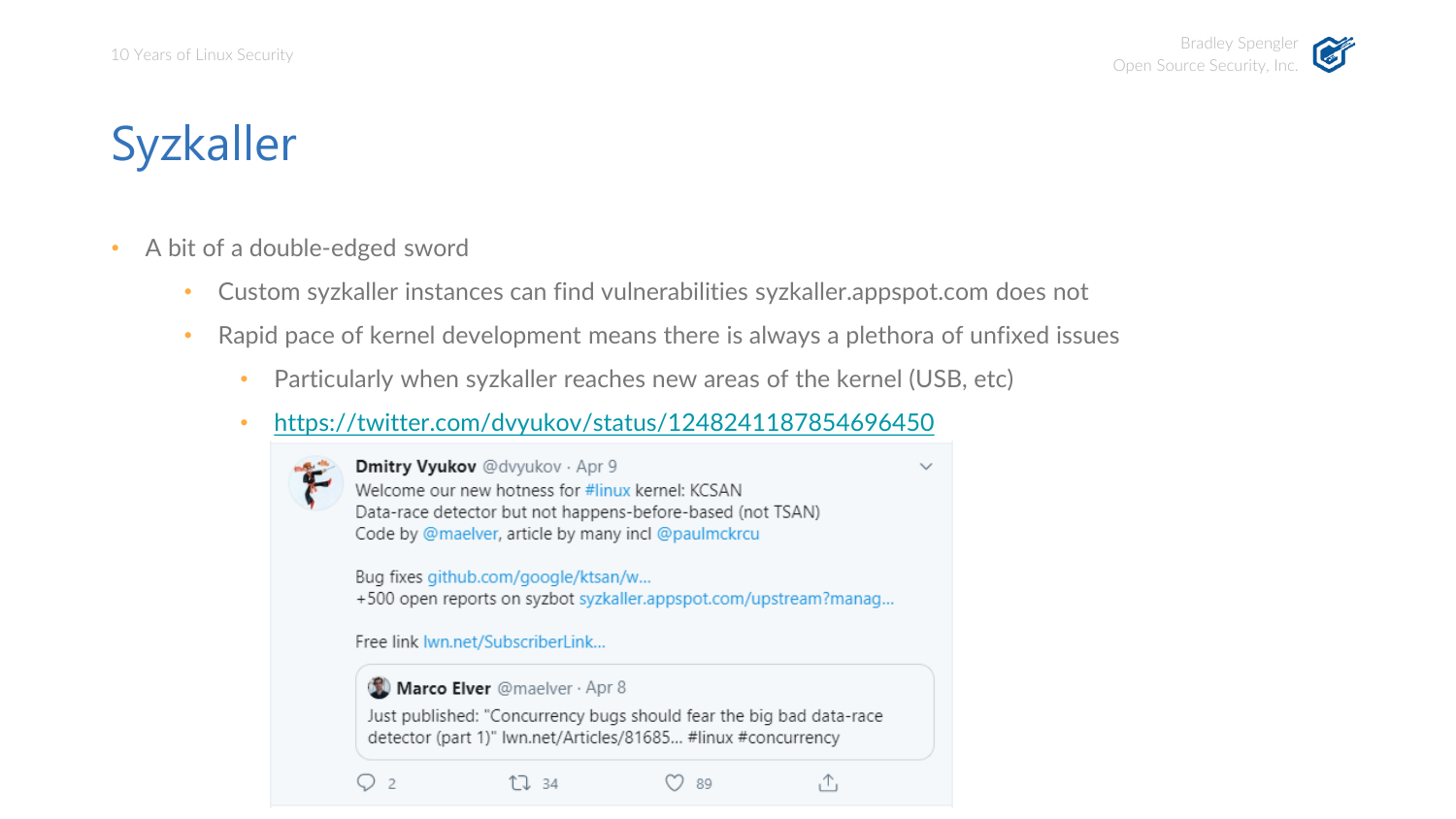# Exploitation Trends

- Data-only attacks are on the rise, as public attacks continue to focus on the path of least resistance
- STATIC USERMODEHELPER doesn't seem to have caught on at all, UMH paths continue to be targeted
	- Kernel itself performs the task of breaking out of any container and executing a process with full privileges
- Public, unfixed syzkaller reports a good source of information
	- Tweaks to syzkaller, differences in configs discover vulnerabilities that do not appear in the Syzkaller dashboard the public uses (<http://syzkaller.appspot.com/>)
- Attack surface exposed by unprivileged user namespaces isn't decreasing anytime soon
	- Even more functionality being exposed:
		- 2abe05234f2e l2tp: Allow management of tunnels and session in user namespace
		- 4a92602aa1cd openvswitch: allow management from inside user namespaces
		- 5617c6cd6f844 nl80211: Allow privileged operations from user namespaces
	- "Does this newly-allowed code pass existing fuzzing tests?" doesn't appear to be a consideration for enabling such functionality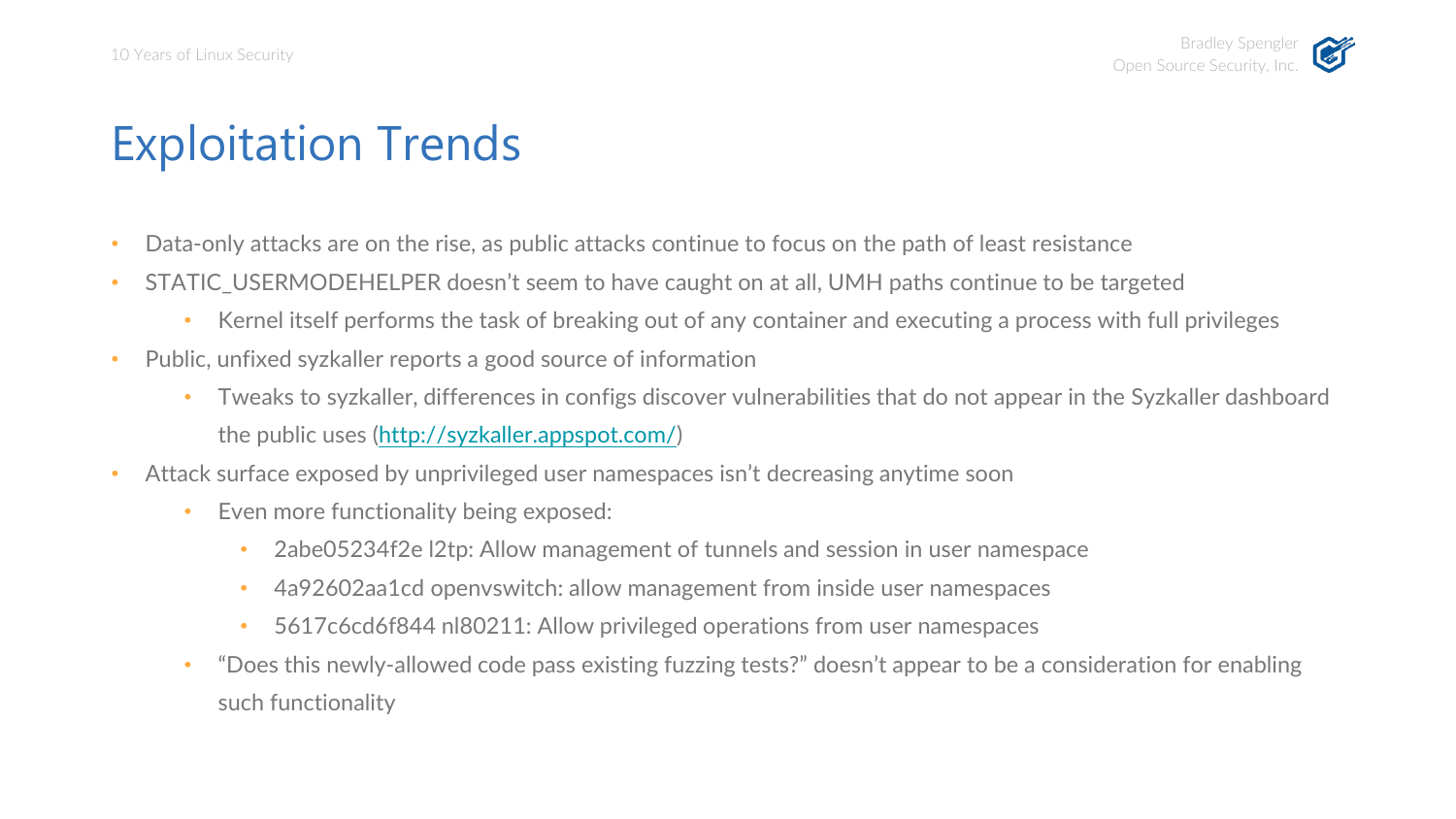# Exploitation Trends

- Project Zero exploits mainly abusing FUSE and userfaultfd functionality for exploit reliability for many years
	- [https://googleprojectzero.blogspot.com/2016/06/exploiting-recursion-in-linux-kernel\\_20.html](https://googleprojectzero.blogspot.com/2016/06/exploiting-recursion-in-linux-kernel_20.html)
- Attackers still don't care about whether a vulnerability has a CVE assigned or not
	- <https://googleprojectzero.blogspot.com/2019/11/bad-binder-android-in-wild-exploit.html>
	- Above vulnerability was exploited with an in-the-wild Oday allegedly developed by NSO Group
	- Illustrates that security gaps will continue to exist with downstream users even if upstream's process works correctly
		- Fix here did get applied to -stable kernels
		- Commit message mentioned the UAF, contained syzbot Reported-by, and CC'd stable@
- Interpreter security will become increasingly important
	- O\_MAYEXEC and the various interpreter work from Microsoft/Red Hat and others are necessary steps that ideally should have started long ago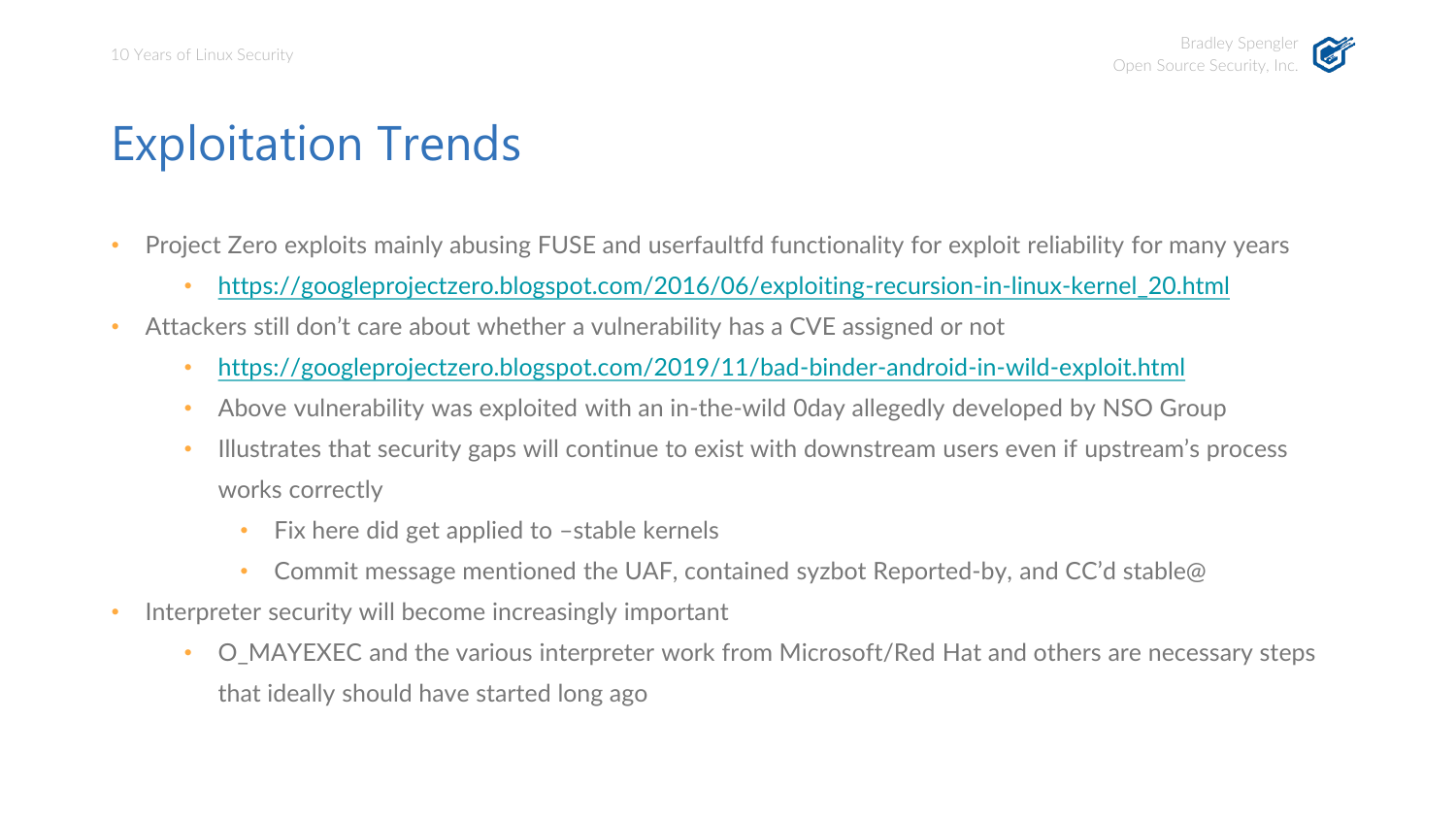# Exploitation Trends

- Reactionary security doesn't work anymore outside of Project Zero, few exploits are published publicly
	- Today's security professionals (especially the younger, newer generation) expect to be paid for their work
	- Companies like Zerodium will buy exploits for widely-used software, including Linux
	- Several other security companies develop and sell these exploits with in-house talent
- Techniques more important than individual vulnerabilities
	- Exploit shops plug the vulnerability into their existing exploitation frameworks
- Can't wait for a public exploit to start thinking about how to improve security
	- The mouse in the cat and mouse game has slipped into the hole in the wall
- Automatic Exploit Generation
	- Current state of art is effective unless CFI is employed
	- [https://i.blackhat.com/eu-19/Wednesday/eu-19-Chen-Hands-Off-And-Putting-SLAB-SLUB-Feng-Shui-](https://i.blackhat.com/eu-19/Wednesday/eu-19-Chen-Hands-Off-And-Putting-SLAB-SLUB-Feng-Shui-In-A-Blackbox.pdf)In-A-Blackbox.pdf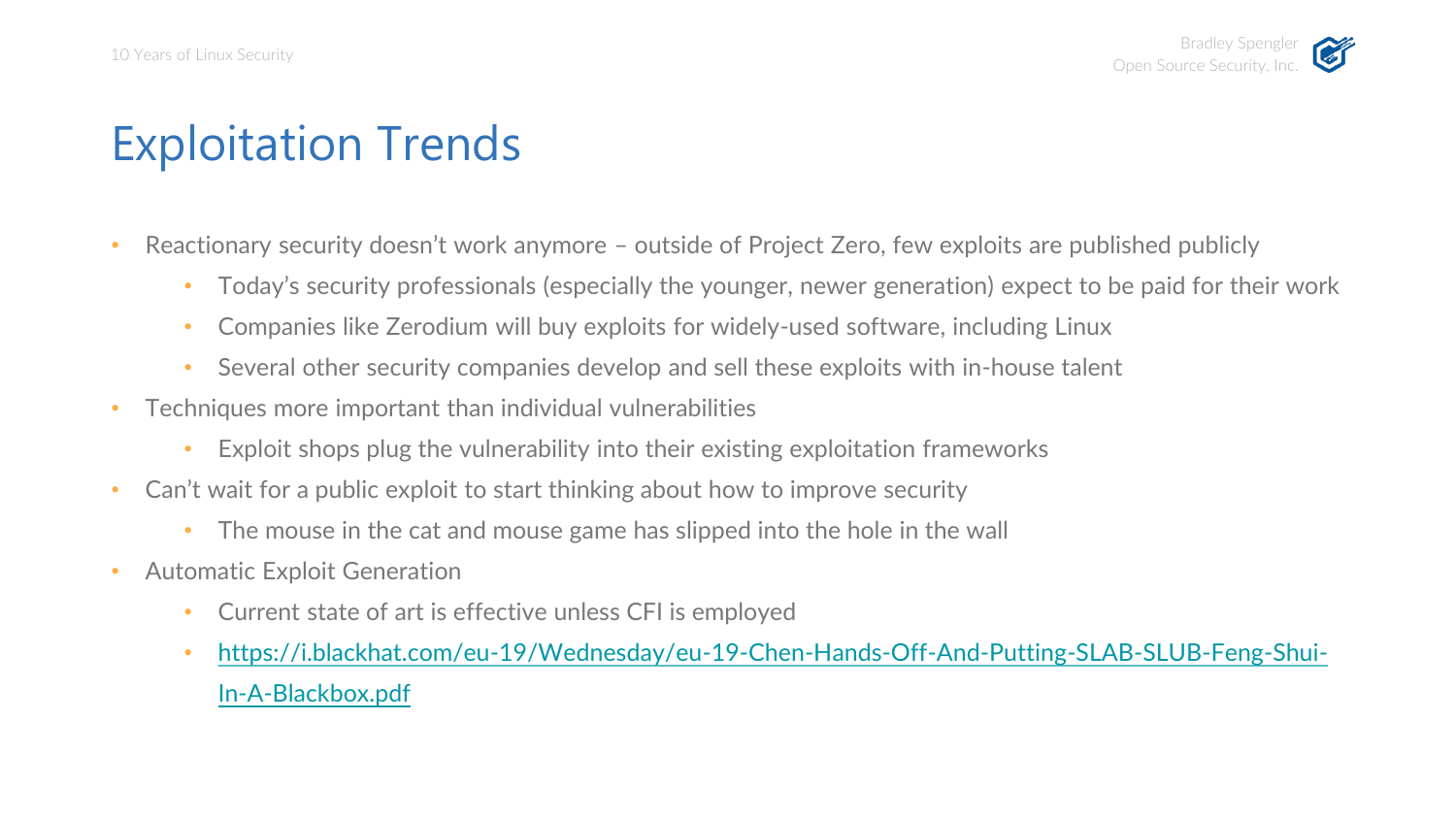- KASLR has been repeatedly proven to be security theater
	- Operating under the assumption of no information leaks for the Linux kernel is a losing bet
	- Continues to consume a lot of developer time across multiple architectures
	- Confused printk %p hashing effort in support of KASLR has hampered bug reporting
	- Takes up an outsized focus on KSPP mailing list
		- PIE support to extend KASLR (for an extra 2 bits of equally-leakable entropy) currently on v11 of patch series that started in August **2017**
- Consider modern/realistic threat models and implement security that can be effective/performant under those models
	- Why is FG-KASLR being discussed when CFI has already been demonstrated for years?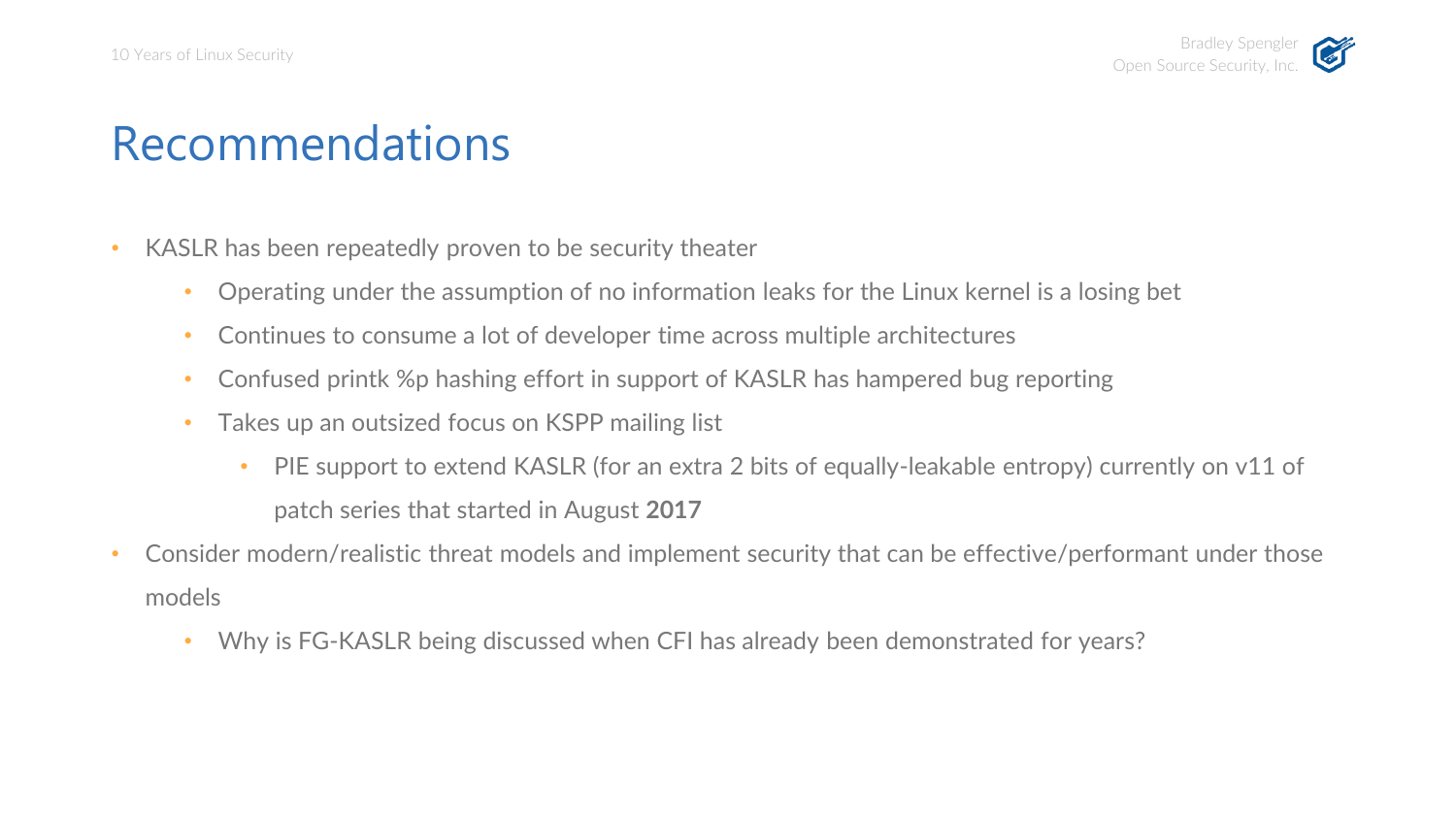- Seemingly "simple" mitigations can create sunk cost fallacies
	- Arises when they cannot offer the security they purport under realistic threat models
	- Each workaround for an attack can add performance hit
	- Had all the issues been known from the beginning, mitigation wouldn't have landed
	- After years of work, will you remove an indefensible mitigation, or keep adding to the hacks and performance hit?
	- FG-KASLR will prove to be an example of this
- Resist the thinking of "we have to do something / this is something / let's do this"
	- <http://addxorrol.blogspot.com/2020/03/before-you-ship-security-mitigation.html>
	- With dearth of public exploits, developers only have to convince each other
	- Little to no independent/expert evaluation (outside of Jann Horn)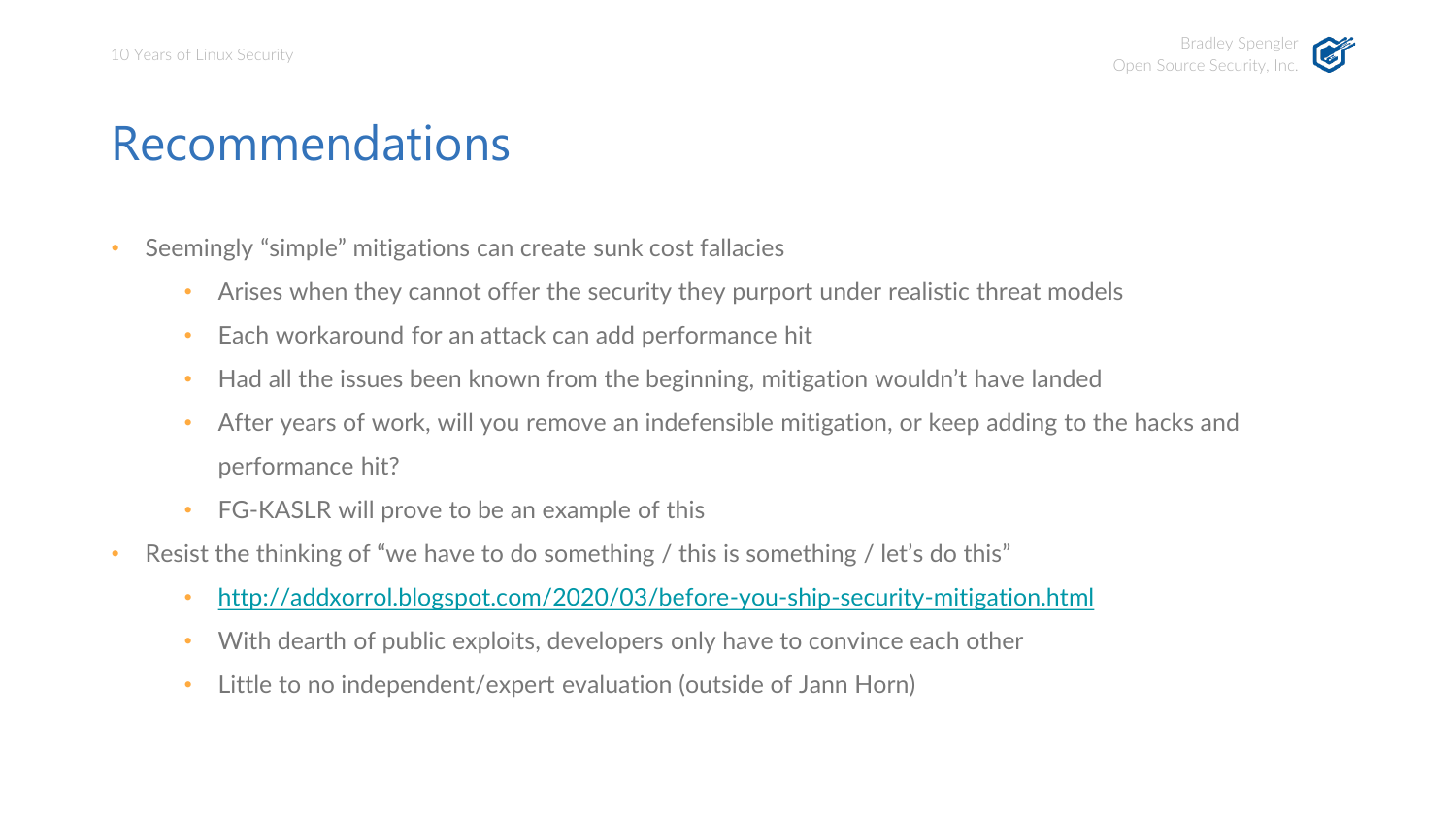- Improve the quality of benchmarks for security features before inclusion into the kernel
	- KAISER once claimed a 0.1% performance hit
	- 1% performance hit was claimed for STACKLEAK (not by us)
	- Retpolines ended up having a large impact on network throughput
	- Benchmarks mostly appear to involve kernel compilation, a task that only spends a tiny percentage of its time in the kernel, diluting any performance hit that exists
	- Ideally, a suite of benchmarks should be performed on a farm of consumer/server CPUs of at least the past 5 years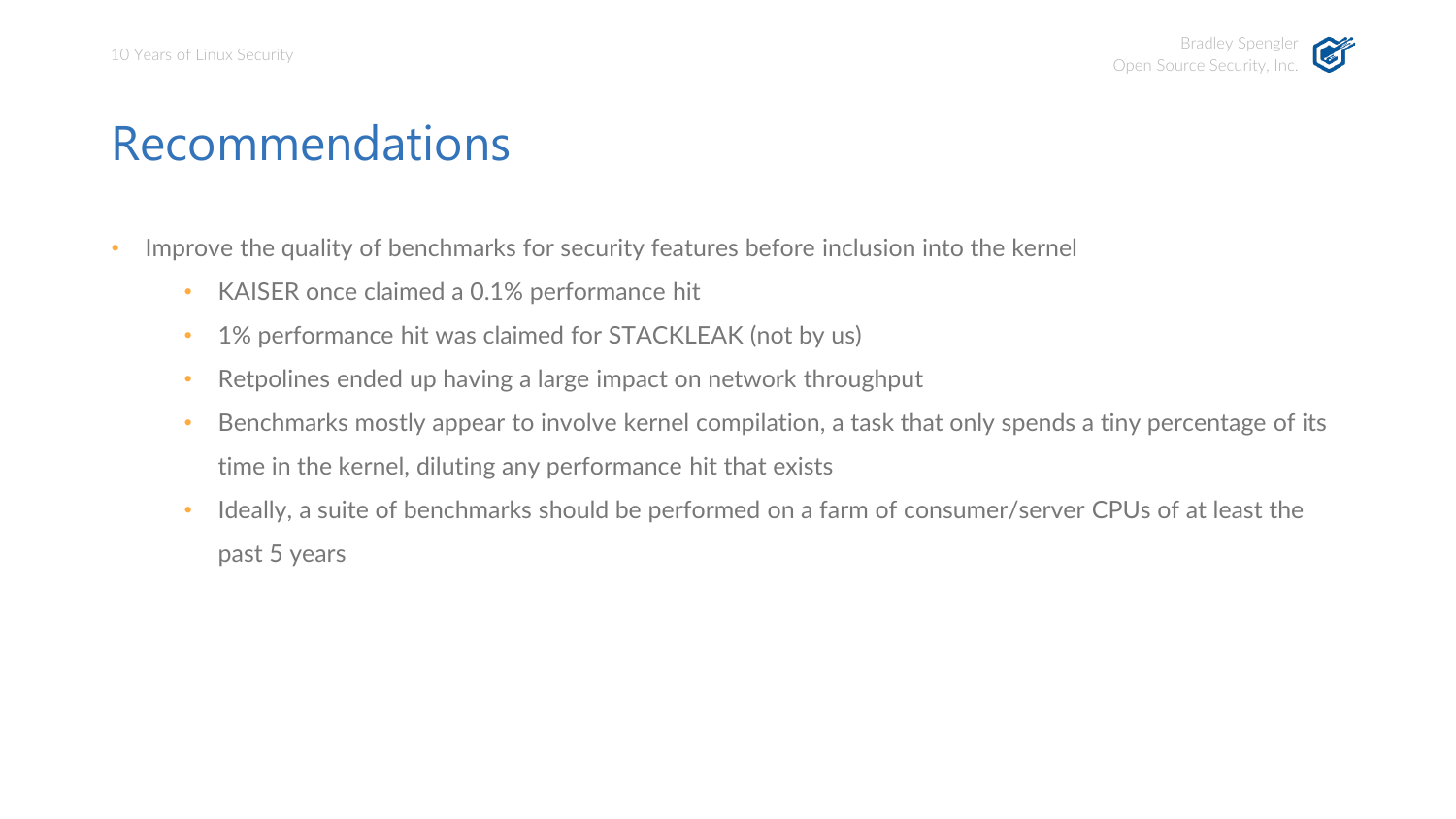- Development organization still focused on patches and mailing lists
	- In many instances (including some of the examples provided) information was available online pointing to a bug or a proper fix
	- Current process involves essentially ignoring that external information until it falls in line with the standard Linux development process
	- Maintainers exist to corral patches into the upstream kernel what about corralling information into a centralized location to improve the quality of the kernel?
		- Example: a group in charge of ensuring stable kernels apply applicable security fixes
		- Problem: the public didn't sign up for the behind-closed-doors decision to extend stable kernel support from 2 years to 6 years for the benefit of phone vendors, certainly not for free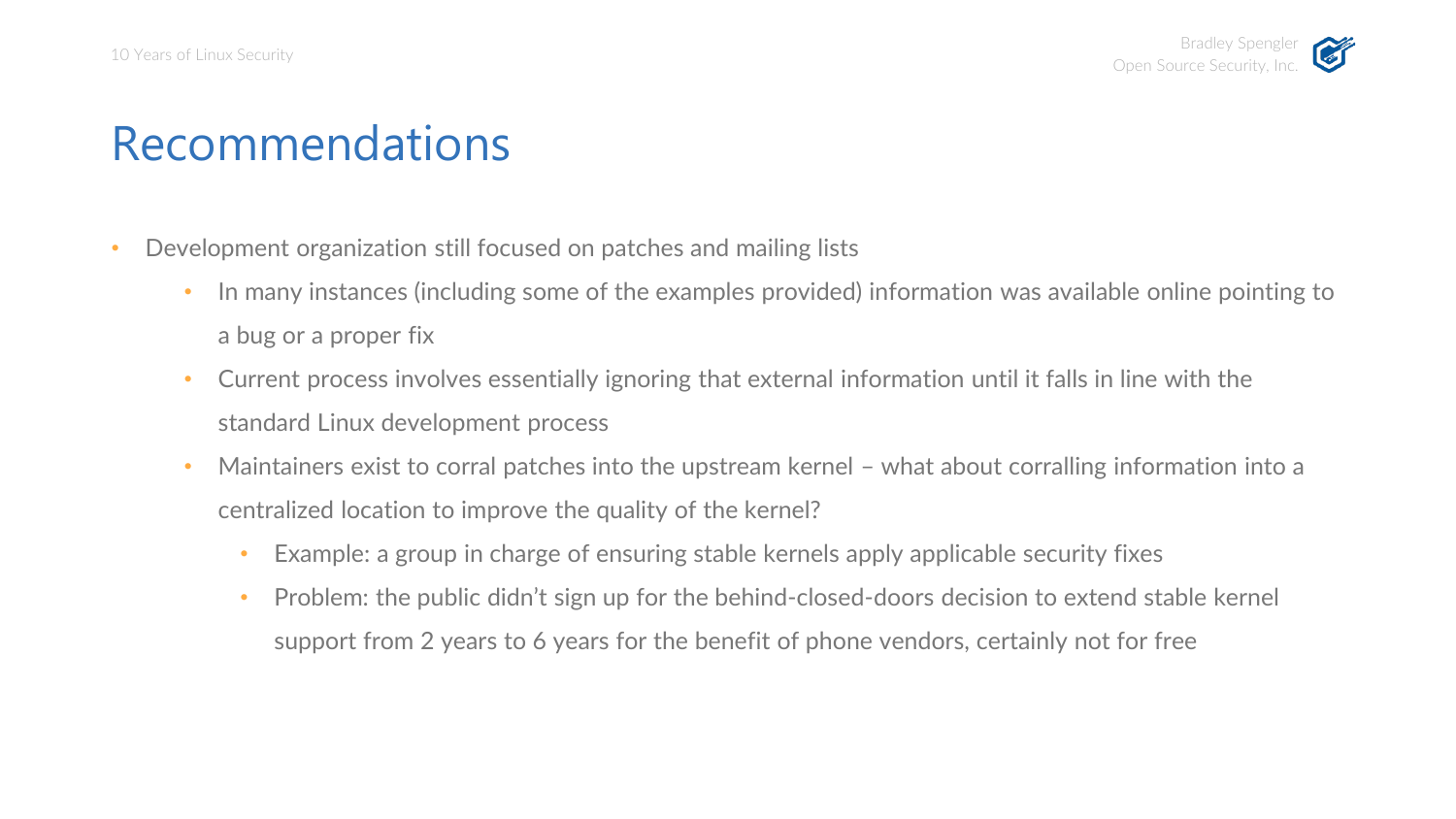- Fail fast, iterate faster
	- A lot of review for security patches is trivial nitpicking and can-kicking
	- Appears to be a different set of standards for merging non-security features vs even optional security code
	- Is having the KASLR PIE/S.A.R.A. code dragged out over 3 years an effective use of developers' time?
	- When an abysmal patch is presented that has no chance of being merged in any form, is it really helpful to lead the submitter on by suggesting trivial nitpicks and typo fixes and asking them to put out a v2/v3/v20?
- The time to decide on an "unprivileged" sysctl for an easily abused new feature is when the feature is first introduced, not years after the necessity is obvious via multiple exploits (unpriv userns, userfaultfd, etc)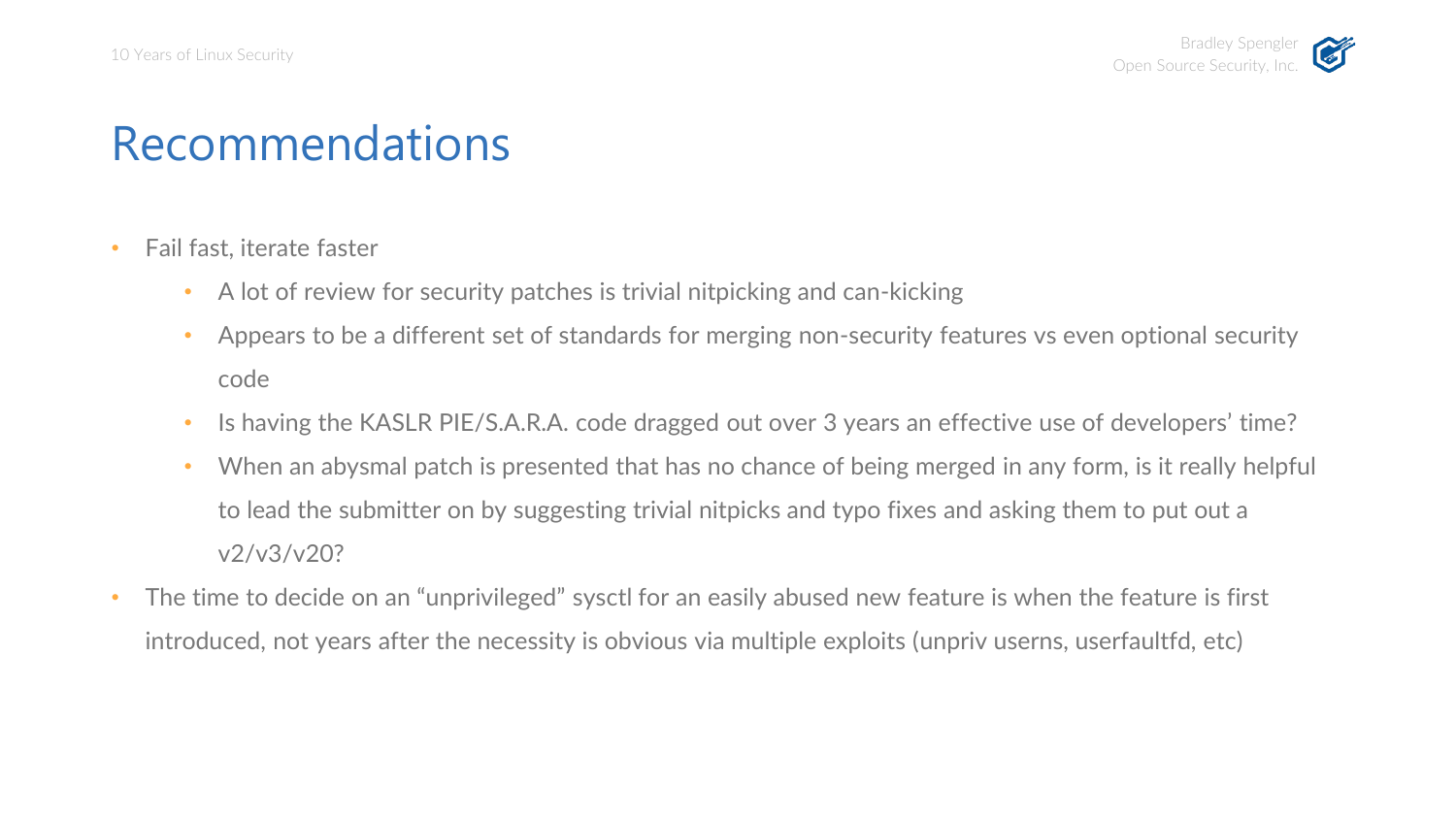- Find a way to fund security work again
	- CII is long dead, but no obituary was ever posted
		- <https://twitter.com/TomRittervg/status/1181572896579305473>
		- Last announcement in 2017
		- Last mail on cii-discuss mailing list was December 2017 regarding CII support for OpenSSH having ended in 2016 but still being listed on the CII website
			- No reply, OpenSSH and OpenSSL still falsely listed as currently-supported projects today
- Actually practice what you preach

### **Millions of Dollars of Shared Vigilance**

The stakes have never been higher for open-source software security. With millions of people around the world relying on open source software  $-$  and vulnerabilities like Heartbleed putting everyone at risk  $-$  it's time to change the way we support, protect, and fortify open software. With our Core Infrastructure Initiative, we're taking a collaborative, pre-emptive approach for strengthening cyber security. Many industry giants signed on to harden the security of key open source projects.